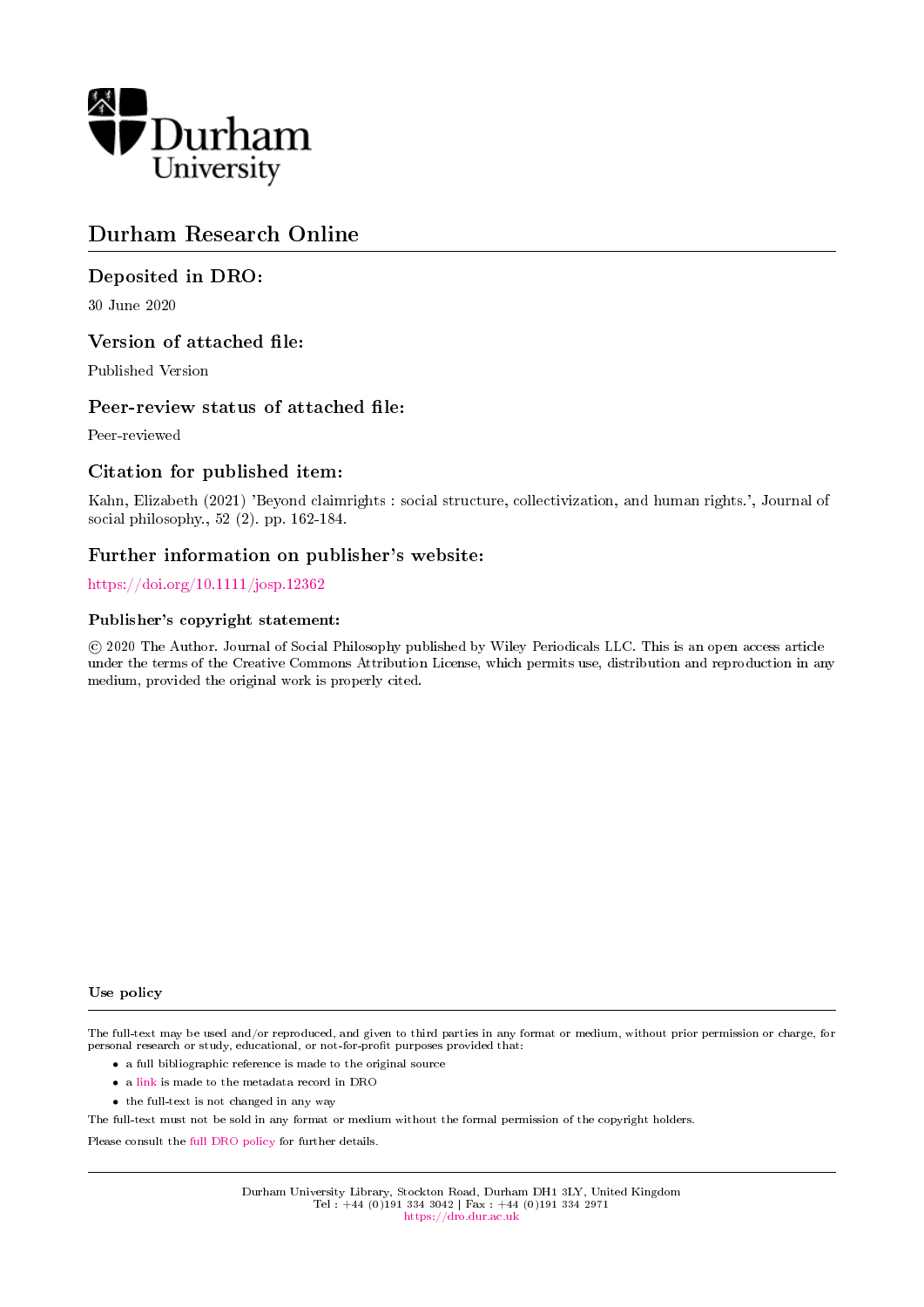



## **Beyond Claim-Rights: Social Structure, Collectivization, and Human Rights**

*Elizabeth Kahn*

## **1. Introduction**

The Universal Declaration of Human Rights identifies a range of requirements that its authors agreed should be met for every human, out of respect for their inherent dignity (United Nations General Assembly 1948). Since the Declaration, the term "human right" has been used to identify particularly significant, normative requirements of universal concern that should be met for individuals everywhere, which should take priority over most other moral and political concerns. Yet many philosophical accounts of the concept of a "right" struggle to accommodate all of the requirement identified in the Declaration. These accounts take human rights to be Hohfeldian claim-rights: claims to action or omission owed by some agent (or agents) to the right holder, such that the fulfillment of the correlative duty (or duties) constitutes the fulfillment of the right (Hohfeld 1913, 32; O'Neill 2005, 430, Cruft 2012, 137, Collins 2016, 701). When understood to be interpersonal claim-rights, the difficulty comes in identifying which persons have the correlative duties (O'Neill 2005), whereas when understood to be claimrights held by each individual against their own government, the problem is that many governments lack the ability to fulfill all of these claims for all of their residents (Cranston 1983).

In response to these difficulties, this paper argues that human rights should not be understood to be Hohfeldian claim-rights (Hohfeld 1913) and instead proposes the adoption of an account of the concept that does not tie these rights *directly* to duties owed to the rights holder. According to this account, recognizing certain requirements to be a matter of human rights entails two things. First, that the importance of the individual interests that these requirements protect is sufficient to justify governing agencies prioritizing the social guarantee of these standards over most other concerns. Second, that the importance of meeting these standards equally for every contemporary person is sufficient to justify weighty pro-tanto duties on all moral agents to make considerable efforts to achieve and maintain a sociopolitical order in which they are socially guaranteed for everyone.<sup>1</sup> It is noted that such an approach can include social structural standards as human rights requirements: recognizing a subset of the requirements of structural

DOI: 10.1111/josp.12362 JOURNAL of SOCIAL PHILOSOPHY, Vol. 0 No. 0, Spring 2020, 1–23.

<sup>© 2020</sup> The Author. Journal of Social Philosophy published by Wiley Periodicals LLC This is an open access article under the terms of the [Creative Commons Attribution](http://creativecommons.org/licenses/by/4.0/)  License, which permits use, distribution and reproduction in any medium, provided the original work is properly cited.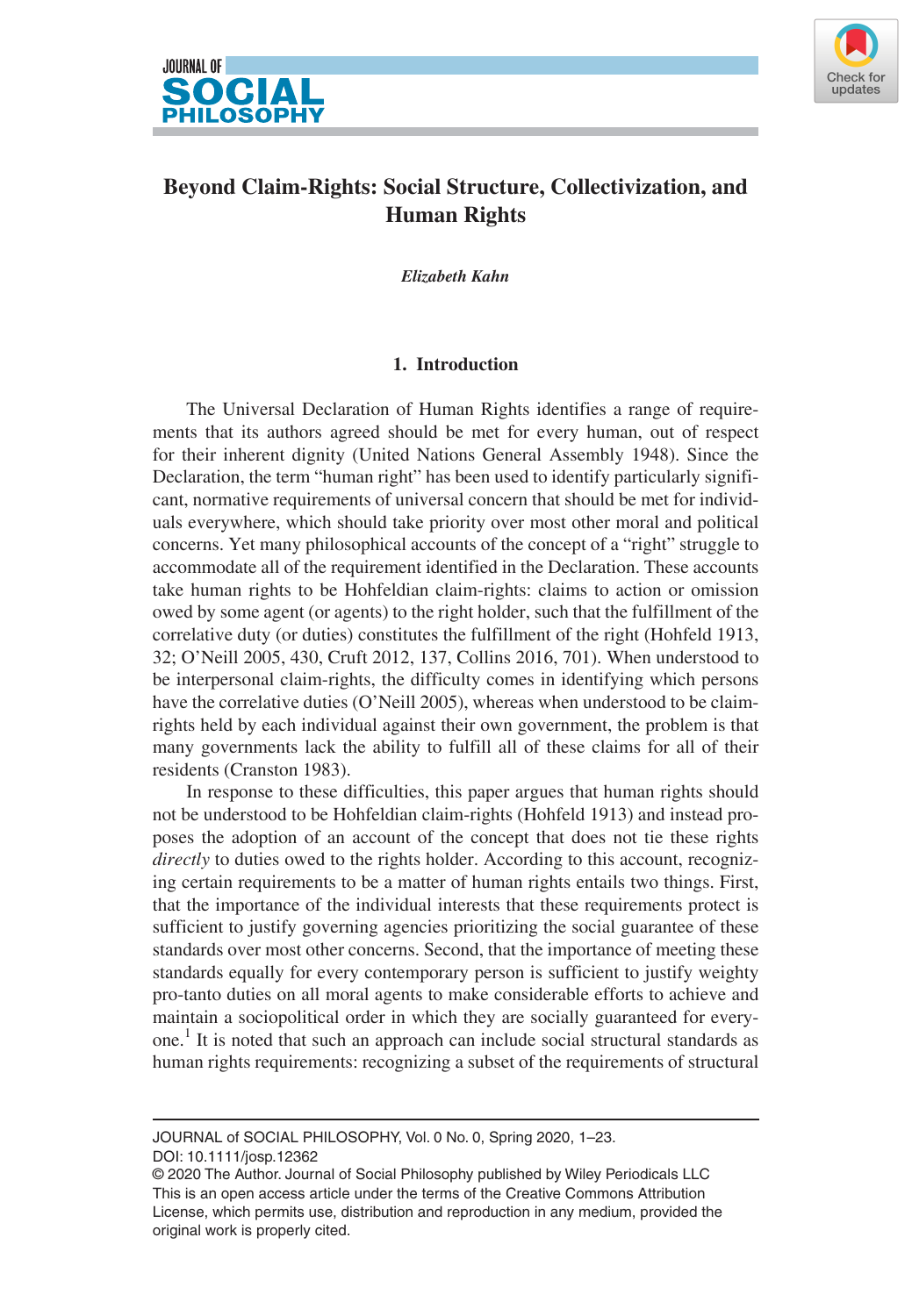justice that are of particular moral significance, warrant universal concern, take relative priority, and should be socially guaranteed equally for individuals everywhere due to their inherent dignity.

The paper makes two points in favor of this understanding of human rights over Hohfeldian claim-right approaches. First, the approach recommended here can include all of the human rights recognized in the Declaration and thus does a better job of reflecting how the term is used in contemporary times. Second, the account does not lead to the exclusion of human rights that it will take collectivization to achieve for all humans in contemporary times.<sup>2</sup> Thus, the account proposed here avoids restricting what can be recognized as a particularly significant, normative requirement of universal concern that should be socially guaranteed for individuals everywhere, and which should take relative priority over most other concerns (the role that human rights have come to play in contemporary discourse) on the basis of what can currently be achieved for every contemporary human without the development of new agencies.

The paper challenges those who favor a Hohfeldian claim-right approach to human rights to take up one of the following options. First option: adapt their account so as to be able to recognize important individualistically justified priorities of justice that at present require collectivization to be fulfilled for all contemporary humans. Second option: come up with a justification for the prioritization of the individualistically justified requirements of justice their accounts do recognize over basic requirements of social justice, that should be secured for individuals everywhere, that currently require collectivization to be achieved for every contemporary human.

## *1.1. Preliminaries*

This paper considers how the concept of a human right should be understood: what it means to claim that something is a human right and what role these claims should play in normative reasoning. The grounds on which something can be established to be a human right are deliberately left open: the paper does not seek to explain the form that a justification of a human right must take.<sup>3</sup>

It is human rights as moral rights rather than legal rights that this paper is concerned with. The Universal Declaration is interpreted as aiming to identify pre-existing moral rights that are not dependent on a particular legal convention for their validity (in keeping with Raz 2010; Collins 2016).

The criteria used to evaluate the concept of a human right in this paper will now be given. The aim of this paper is to come up with a morally appealing concept that can make sense of the Declaration and contemporary discourse, hence *fidelity* is identified as a virtue. However, this does not exclude the possibility that a philosophical conceptualization of the concept of a "human right" can require some reform of how the term is currently used (following Tasioulas 2012). In addition, an account of the concept must be *consistent* (not internally contradictory) and *morally plausible* (must give intuitive rulings with regard to what constitutes the violation of a human right, and so on). Finally, the concept must have some valuable role to play in our normative discourse and social practices (*utility*).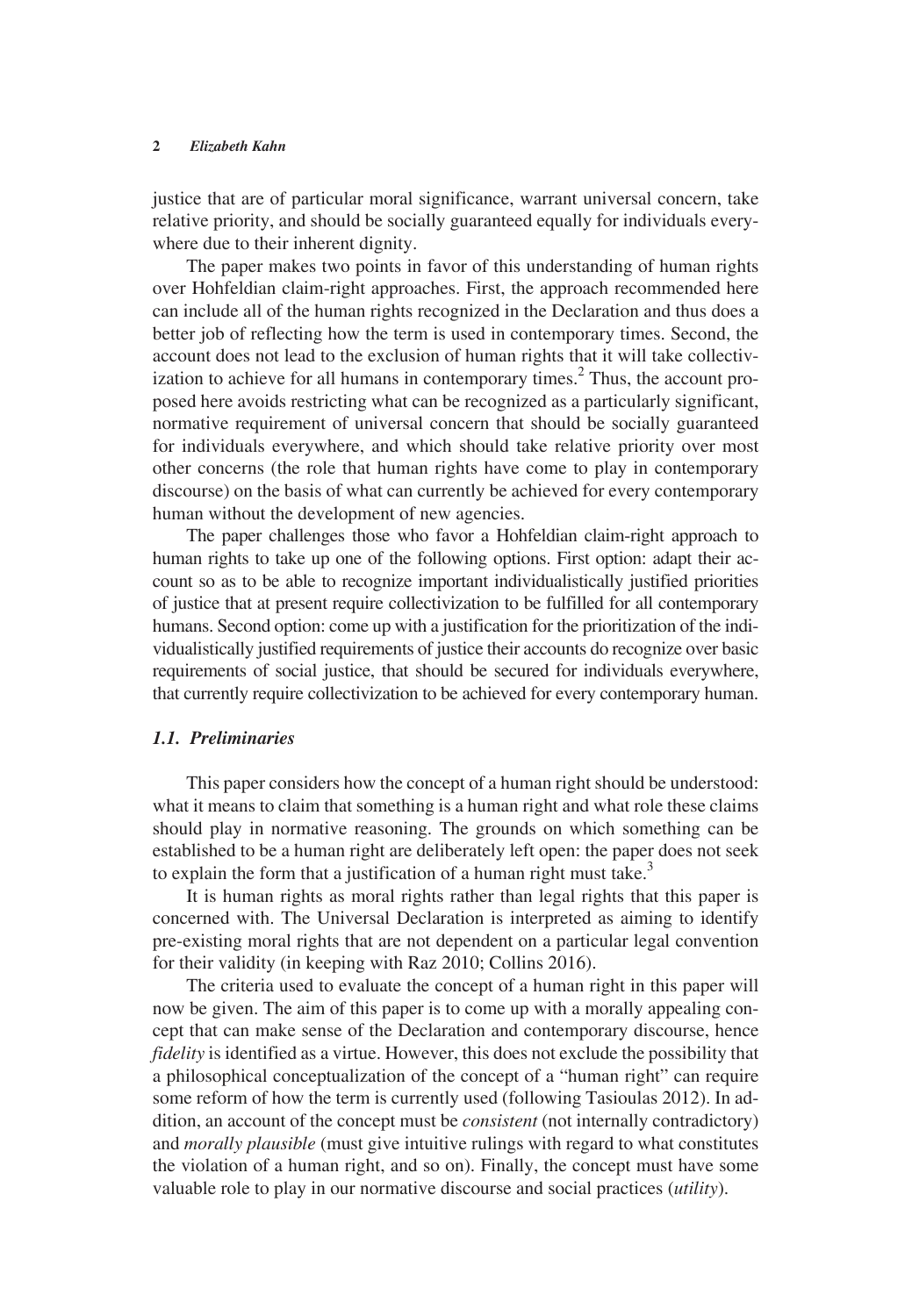## *1.2. Structure*

The paper begins by offering evidence that the term "human right" is currently used to identify particularly significant, normative requirements of universal concern that should be met for individuals everywhere, and which should take priority over most other moral and political concerns. It then outlines how, in philosophical literature, human rights are often taken to be universal Hohfedian claim-rights. Sections 4 and 5 outline interpersonal and governmental Hohfeldian claim-right accounts of the concept, respectively, and note the difficulties they face in recognizing all of the human rights identified in the Declaration.

Sections 2-5 together argue that, given the current usage of the term, accepting either of these Hohfeldian claim-right accounts results in the restriction of the list of particularly significant, normative requirements of universal concern that should be met for individuals everywhere (out of respect for their inherent dignity), which should take priority over most other moral and political concerns. These sections suggest that if having adequately specifiable correlative duties—the fulfillment of which constitutes the fulfillment of the right—is an existence condition for a human right (as the Hohfeldian Claim-Right account suggests), we must reject a large number of the human rights listed in the Declaration and Covenants.<sup>45</sup>

In response to this problem, it is then proposed that instead of rejecting many of the human rights currently recognized (as O'Neill 2005 recommends) the idea that human rights must be Hohfeldian claim-rights should be rejected (contra Cranston, O'Neill, Tomalty, Cruft and Collins). The paper then suggests that we understand human rights to be particularly significant, individualistically justified, requirements of justice which take priority over most other normative concerns. According to this account, stating that meeting these standards is a matter of human rights involves two claims. First, it means that the significance of the interests that these requirements protect for every contemporary human is sufficient to justify governing agents prioritizing the social guarantee of these standards for everyone. Second, that meeting these requirements for every contemporary person is important enough to justify demanding that other moral agents make considerable efforts to secure and maintain a sociopolitical order in which these standards are socially guaranteed.<sup>6</sup>

It is then noted that such an understanding allows us to include as human rights, standards that currently require coordinated action to be achieved for all contemporary humans. It is pointed out that the proposed account is not limited (in the recognition of what individuals should have as a matter of human rights) by the abilities of existing agents acting unilaterally. However, it is noted that it is restricted by what existing agents can be reasonably expected to achieve through coordination and collectivization in the medium term. It is then pointed out that the proposed account can include social structural requirements within human rights: recognizing a subset of demands of social structural justice that are of particular significance, are of universal concern, that should be met equally for individuals everywhere and should take priority over most other moral concerns.<sup>7</sup>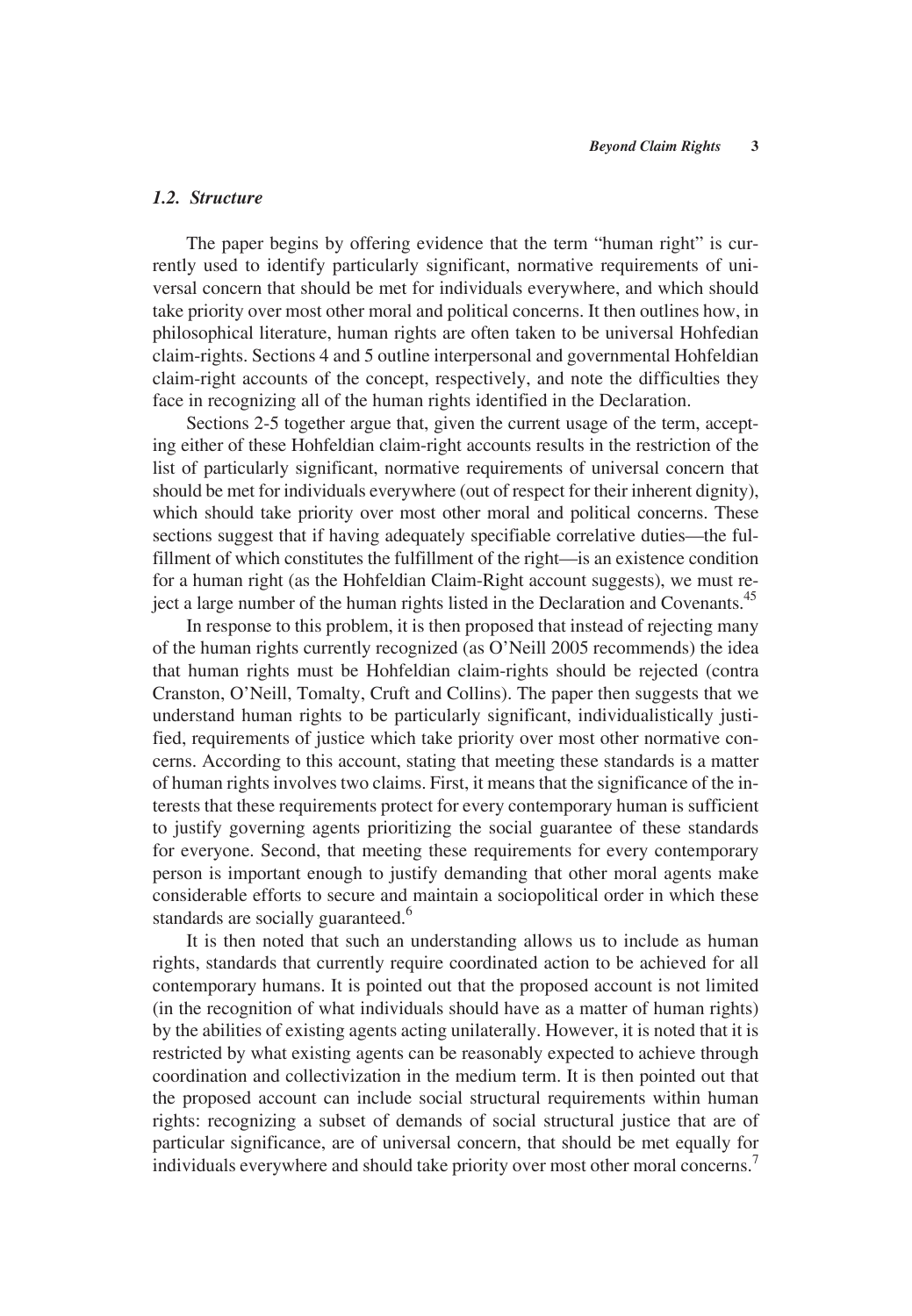The relationship between human rights and duties is then explained before the account is defended from objections.

### **2. Human Rights Discourse**

The Universal Declaration of Human Rights states that the "recognition of the inherent dignity and of the equal and inalienable rights of all members of the human family is the foundation of freedom, justice and peace in the world," and that "it is essential, if man is not to be compelled to have recourse, as a last resort, to rebellion against tyranny and oppression, that human rights should be protected by the rule of law." This implies a need to secure human rights through law and links the denial of human rights to extreme forms of injustice. The NGO Amnesty International takes its central mission to be "campaigning for a world where human rights are enjoyed by all," in focusing their humanitarian efforts around working toward the universal fulfillment of these rights they recognize the importance and priority of these rights  $(2015; 2017)^8$ 

Article 2 of the Declaration states that "everyone is entitled to all the rights and freedoms set forth in the Declaration without distinction of any kind," and notes that the nationality and jurisdiction in which an individual resides cannot be used to exclude them from having equal rights. This point is reiterated by the Commissioner's office describing human rights as rights "that all are equally entitled to without discrimination" (United Nations Human Rights Office of the High Commissioner 1996–2020). Later in the Declaration, Article 28 outlines that everyone is entitled to a "social and international order in which the rights and freedoms set forth in this Declaration can be fully realized."

Article 29 specifies that "in the exercise of his rights and freedoms, everyone shall be subject only to such limitations as are determined by law solely for the purpose of securing due recognition and respect for the rights and freedoms of others and of meeting the just requirements of morality, public order and the general welfare in a democratic society," implying that human rights are of relative priority: that they should only give way to other human rights or other extremely weighty common moral concerns (United Nations General Assembly 1948).

This suggests that human rights are understood by the Declaration's authors, international governance agencies and NGOS to be particularly significant requirements of justice, of universal concern, that should be fulfilled for individuals everywhere without discrimination, as a matter of inherent dignity, that take relative priority over other normative requirements, and should be protected by law.

## **3. Hohfeldian Claim-Rights**

Many philosophical accounts of human rights take them to be Hohfeldian claim-rights: claims to action or omission owed by some agent (or agents) to the right holder, such that the fulfillment of the correlative duty (or duties) constitutes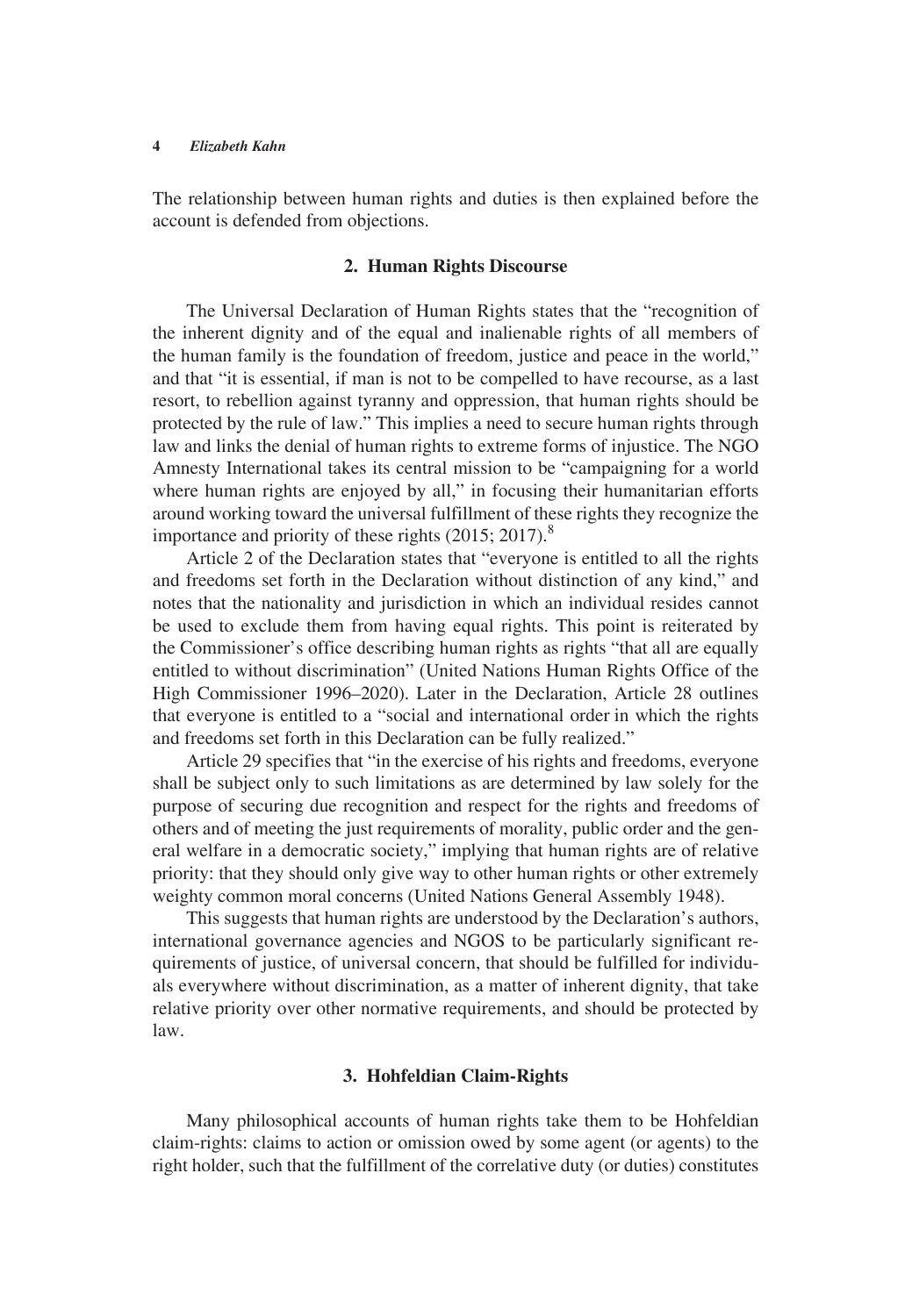the fulfillment of the right (O'Neill 2005, 430, Cruft 2012, 137, Collins 2016, 701). This means that "whenever a claim-right is invaded a duty has been violated" (Hohfeld 1913, 32). In the sections that follow, two possible versions of the Hohfeldian claim-right approach to human rights are discussed. The first account (discussed in Section 2.2) identifies human rights as interpersonal claim-rights that correlate with duties for other individuals. The second account (discussed in Section 2.3) identifies human rights as claims that state governments must fulfill. These sections show how both accounts have difficulties accommodating the full set of rights recognized in the Declaration.

#### **4. Interpersonal Accounts**

Interpersonal accounts take human rights to be a subset of interpersonal moral claim-rights that are defined by some aspects of their nature. They recognize the primary correlative duties with regard to these rights as falling on other individuals. According to this approach, human rights are claims that every individual can make which correlate with duties that are owed to that individual by other individuals. Interpersonal accounts typically recognize governments as having secondary duties to enforce the primary duties that correlate with rights (O'Neill 2005). This approach is known as traditional when it is coupled with the idea that what justifies these rights is some empirical fact or facts about humans or humanity (Tasioulas  $2012$ ).<sup>9</sup>

The following section identifies how interpersonal accounts restrict what can be recognized as being a human right in such a way as to exclude many of the rights identified in the Universal Declaration, and thus fail to reflect practice. It then argues that this approach, in combination with the way the contemporary discourse understands the term, leads to the prioritization of some requirements of justice over others.

## *4.1. Problem*

Interpersonal accounts can easily recognize human rights that correlate with negative duties to refrain from taking action, such as rights to be free from slavery, torture, and religious persecution, which correlate with universal negative duties not to keep slaves, torture, or persecute based on religion. Broader interpersonal models can also recognize human rights that correlate with positive duties to take action, as long as it is clear who must act and how they must act so as to fulfill the right. Such accounts require that we can identify duty bearers for each right and indicate what the right requires them to do (Tomalty 2014). Thus, it appears that such accounts can recognize the socioeconomic rights recognized in the international Declaration. However, on closer investigation it becomes clear that some of these rights cannot meet claimability requirements for all contemporary humans (Tomalty 2014; Collins 2016). To see why, consider the human right to health. When an individual suffers from a health problem, it is not always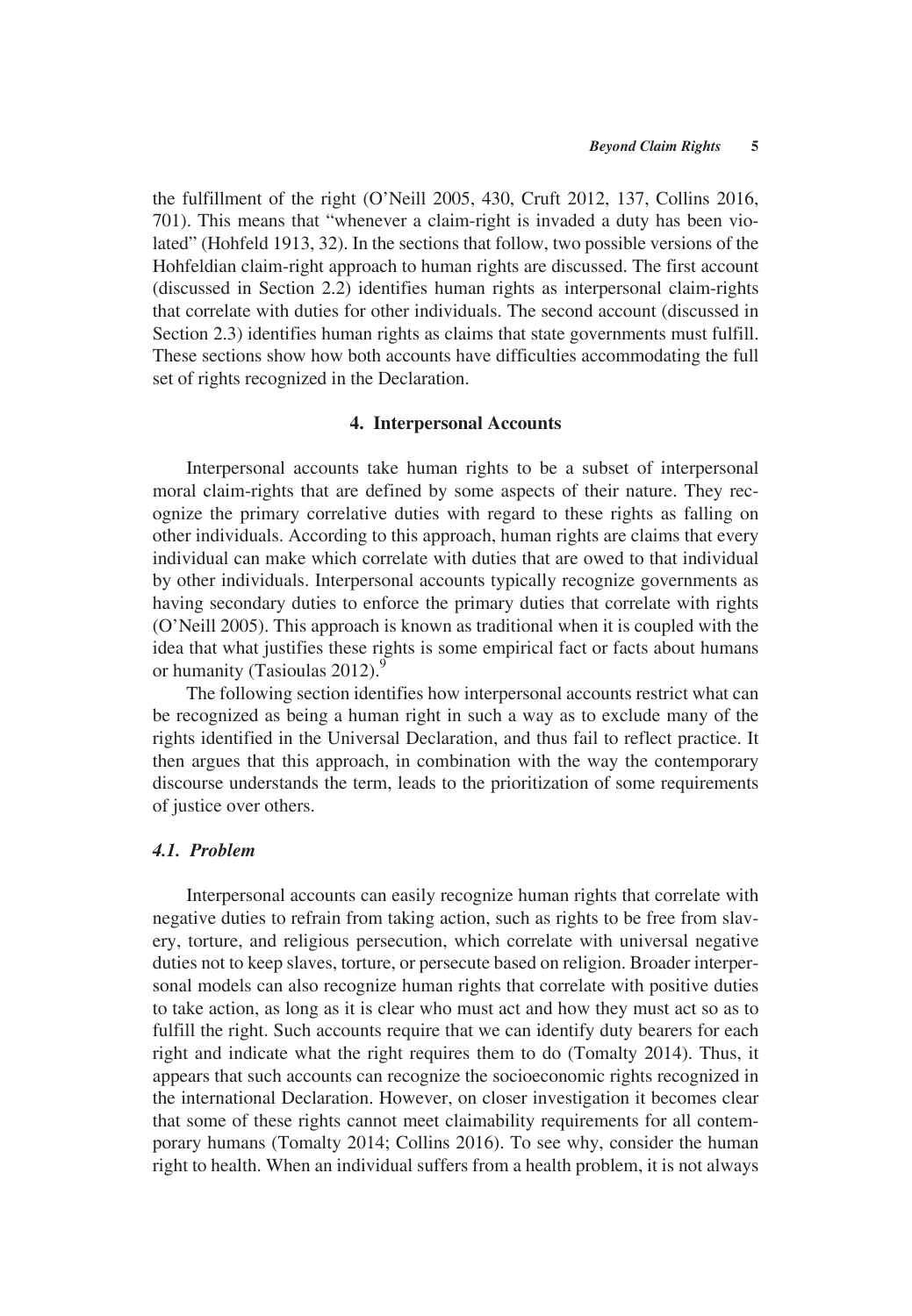clear who should fulfill their claim to healthcare, how they must fulfill the claim, nor the extent to which they must do so. This is in part because how an outcome should be achieved depends on concrete circumstances: what healthcare facilities exist in the local area, who has the requisite skills to provide treatment, and what the cost of taking the action required is for different agents (O'Neill 2005). In some cases, it can even be sensible for some conveniently placed individual to take immediate action, and then for others to compensate that individual later in order to prevent them being unfairly worse off as a result (Barry and Øverland 2009). These complications make it difficult to specify duty bearers and duties in advance (Shue 1988). The existence of some identifiable duty bearer and identifiable duties (the fulfillment of which constitutes the fulfillment of the right) are necessary for there to be a human right according to the interpersonal claim-right account. Thus, it restricts what can be identified as a human right. This means that interpersonal accounts cannot reflect contemporary human rights discourse and practice in recognizing a broad range of rights.

To resolve this problem, governments could be recognized as needing to allocate duties to various individuals to educate, sanitize, provide healthcare and contribute to the costs of providing these services.<sup>10</sup> However, this cannot resolve the issue with the interpersonal account of human rights because it means that in the absence of government allocation there will be no correlative duties and subsequently there will be no rights. Currently, in some regions of the world, duties to provide these things have not been allocated by authorities (O'Neill 2005). From this, it follows that not all contemporary humans have these rights. This is both inconsistent with the meaning of human rights identified in Section 2.1 and morally problematic.

We could attempt to solve the problem by identifying governments as having the correlative duties with regard to human rights (Nickel 1993; Beitz 2009; Tomalty 2014). Adopting such an approach moves us away from the interpersonal account and toward a governmental account (the subject of Section 5).

#### *4.2. Analysis*

As shown in Section 2, in contemporary times, human rights are understood to be significant normative requirements of universal concern that should be met for individuals everywhere (out of respect for their inherent dignity), which take priority over most other moral and political concerns. This understanding, coupled with the interpersonal claim-right account, means that the list of normative priorities worthy of universal concern that should be fulfilled for individuals everywhere without discrimination, as a matter of inherent dignity, are restricted on the basis of a technical requirement regarding the form these requirements must take. This is done without substantive argument being given as to why only these requirements should be recognized as priorities of justice that should be fulfilled for individuals everywhere that are of universal concern. In response to this problem, supporters of interpersonal claim-right accounts need to give a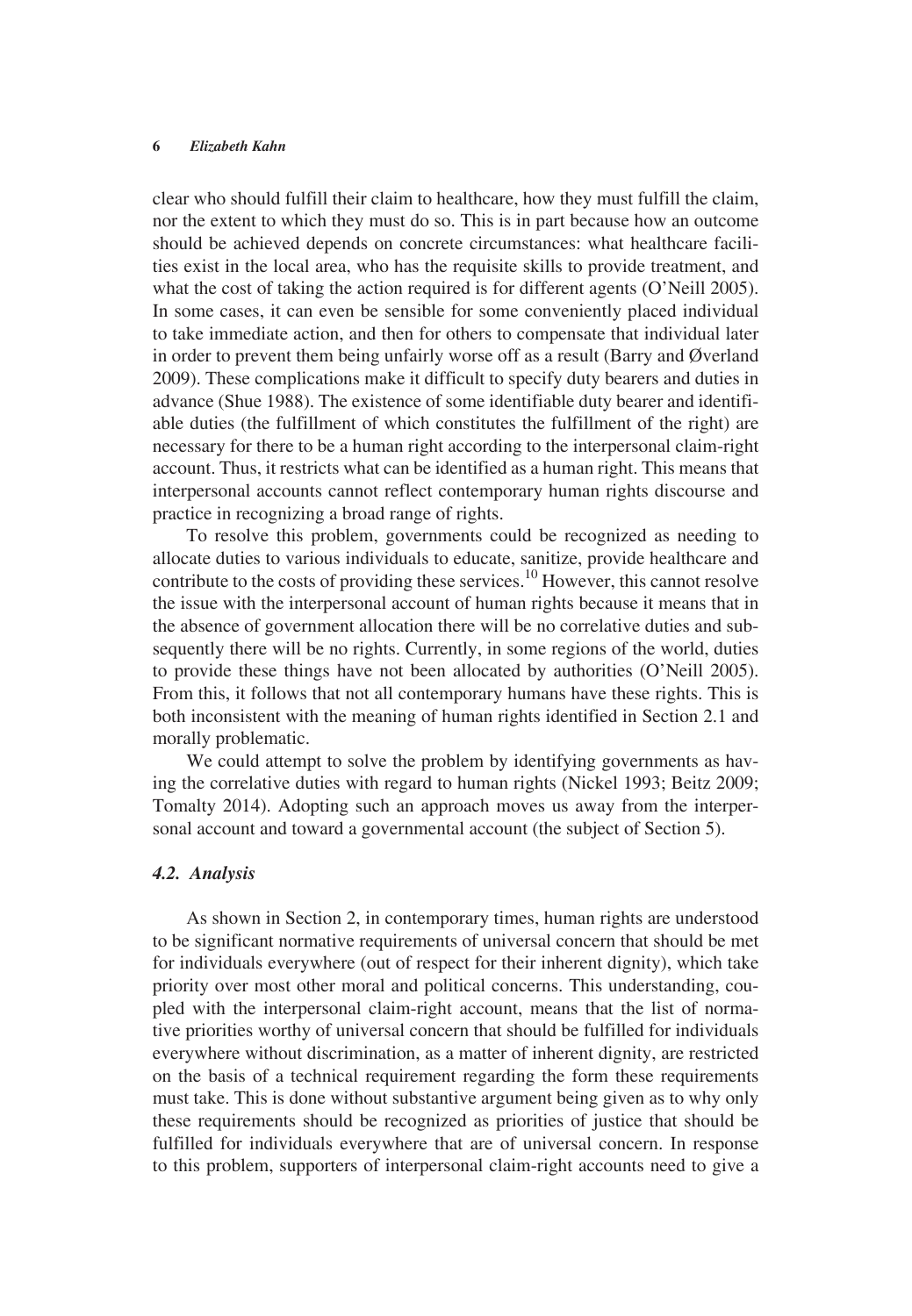substantive argument regarding why it is that only requirements that can fulfill the interpersonal claimability requirement can be recognized as particularly significant requirements of justice, of universal concern, that should be fulfilled for individuals everywhere without discrimination, as a matter of inherent dignity, that take relative priority over other normative requirements.

In response to this challenge, they could argue that, in moral discussion, we need to distinguish threats to inherent dignity that result from impermissible actions and omissions from those that do not result from some individual not fulfilling duties they owe to particular others. However, recognizing this fact does not mean that addressing threats to individuals that result from the impermissible action or omission of another agent should always take priority over addressing threats that do not originate in duty violation by some identifiable individual. Nor does it give us any reason to think that only these sorts of problems are of universal concern.<sup>11</sup>

Another response open to the defender of an interpersonal approach is to suggest that human rights do not outline all of the demands of justice owed equally to individuals everywhere that are of international concern, are required as a matter of inherent dignity, and take priority to some extent over other aims and ideals. Along these lines, O'Neill calls on people to recognize that the demands of social justice that are not a matter of human rights are important and can be global in scope (O'Neill 1986; 2016). Similarly, Griffin explains that the term "human right" does not capture all priorities of justice owed to individuals of international concern but instead specifies a set of demands that fall into a category historically understood to be important (Griffin 2001). Such approaches are morally plausible and internally consistent; however, they require us to diverge significantly from dominant contemporary understandings of what human rights are. These accounts do not recognize human rights as outlining all the particularly significant, normative requirements of universal concern that should be met for individuals everywhere (out of respect for their inherent dignity), which should take priority over most other moral and political concerns. In doing so, they exclude many of the internationally recognized human rights listed in the Declaration and covenants. Thus, they betray fidelity: they are not accounts of the concept appealed to in contemporary documents, discourses and practices.<sup>12</sup>

### **5. Governmental Accounts**

In response to these problems, an approach that recognizes states as the correlative duty bearers with regard to human rights could be adopted (as recommended in Tomalty 2014).<sup>13</sup> Doing so reflects important aspects of contemporary human rights practice (Beitz 2009): UN institutions hold governments responsible for the state of human rights in their territory, requiring them to meet many human rights standards, and criticizing any regression on human rights under their rule (Brems 2009), while NGOs use human rights standards to hold authorities to account (Amnesty International 2015).<sup>14</sup>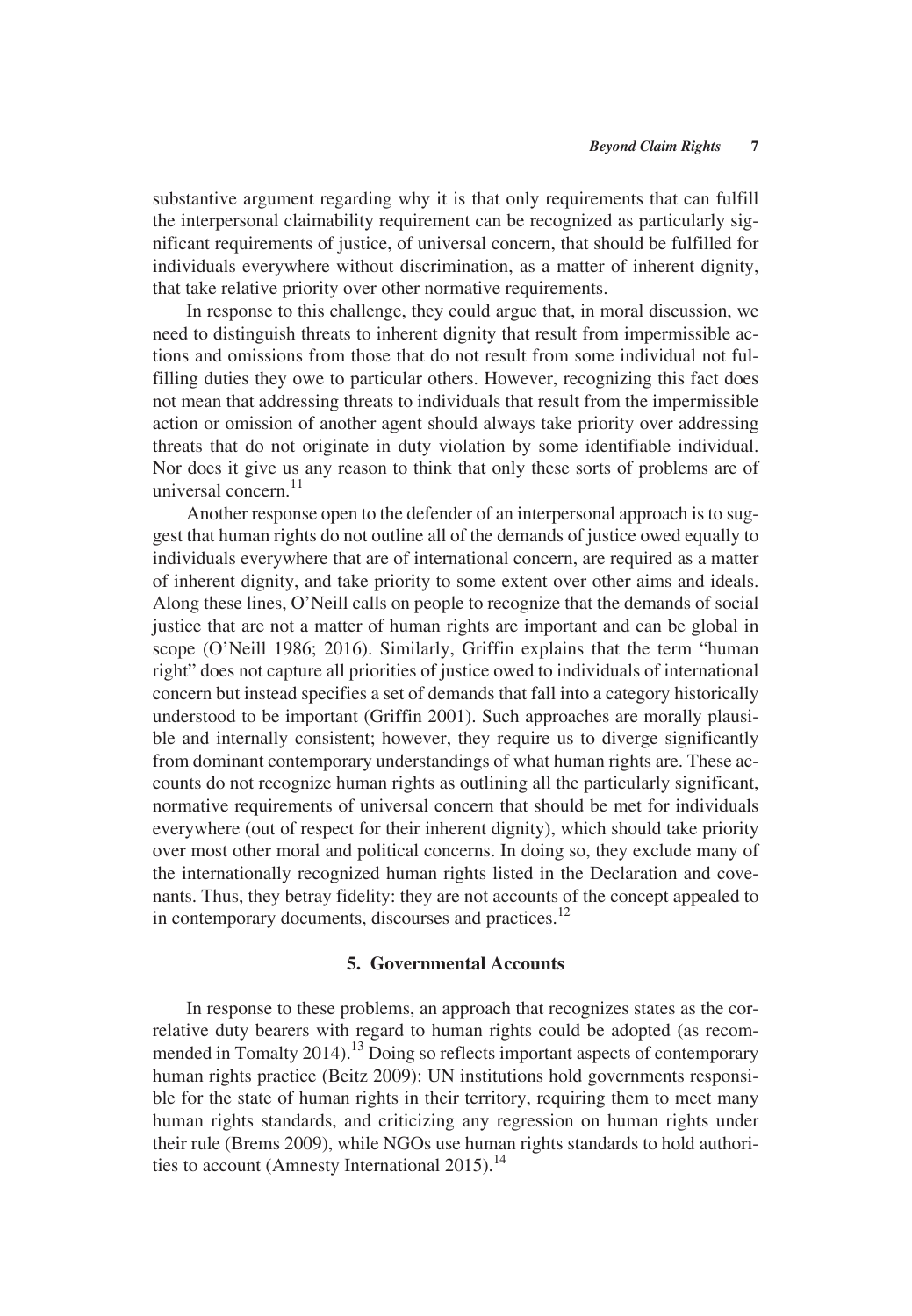It may appear that an account that recognizes the government of a jurisdiction as holding the correlative duties with regard to the human rights of residents can include more of the rights recognized in the Declaration and thus better reflects the concept appealed to in contemporary discourse. We can require governments to socially guarantee a range of interests. We often expect governments to protect people from threats, organize society so as to secure certain goods are available to everyone under their jurisdiction, provide decent social conditions and opportunities for all residents, and ensure that individuals are not vulnerable to being treated by other agents in ways that undermine their inherent dignity.<sup>15</sup> However, once we move away from an idealized understanding of government to examine the political reality, we can see that this approach (insofar as it insists human rights are Hohfeldian claim-rights) must either restrict what can be recognized as a human right in a way that excludes many internationally recognized human rights (undermining fidelity), or lead to morally implausible conclusions that conflict with key elements of the concept recognized in international practice (undermining fidelity and moral plausibility).

### *5.1. Problem*

The key problem with understanding human rights to be Hohfeldian claimrights, which correlate with governments' duties, is that many governments lack the ability to fulfill all of the requirements outlined in the Declaration and covenants for all their residents (Cranston 1983). A government's power is always limited by internal and external factors; due to the level of restriction they face, the governments of many states are unable to fulfill all of the rights recognized in the Universal Declaration and claimed across the world.

Some governments lack the ability to effectively fulfill any human rights: for example, since 1991, Somalia's central government has lost the ability to enforce law and thus has little chance of securing any rights (Menkhaus 2003; 2007). When it comes to socioeconomic human rights such as health and education, many lower income governments face immense difficulties in fulfilling these rights for every person under their jurisdiction. In 2016, 40 countries had a Gross National Income per capita below 7,500 dollars, and 22 below 2,000 dollars (World Bank 2017). These low national incomes make it impossible for governments to run adequate basic health and education systems for their population without outside assistance.

Even when state populations have sufficient income to provide basic healthcare and primary education for all residents, doing so may still be impossible for their governments. Research indicates that only 25% of countries collect tax payments effectively, due to: having few resources and personnel, the informal nature of their economies, tax competition between states and difficulties attracting sufficient investment (Dietsch and Rixen 2014; Carnahan 2015; Dietsch 2015; Laborde and Ronzoni 2015; Van Apeldoorn 2018). This suggests that state governments are unable to collect sufficient taxation to fulfill human rights. In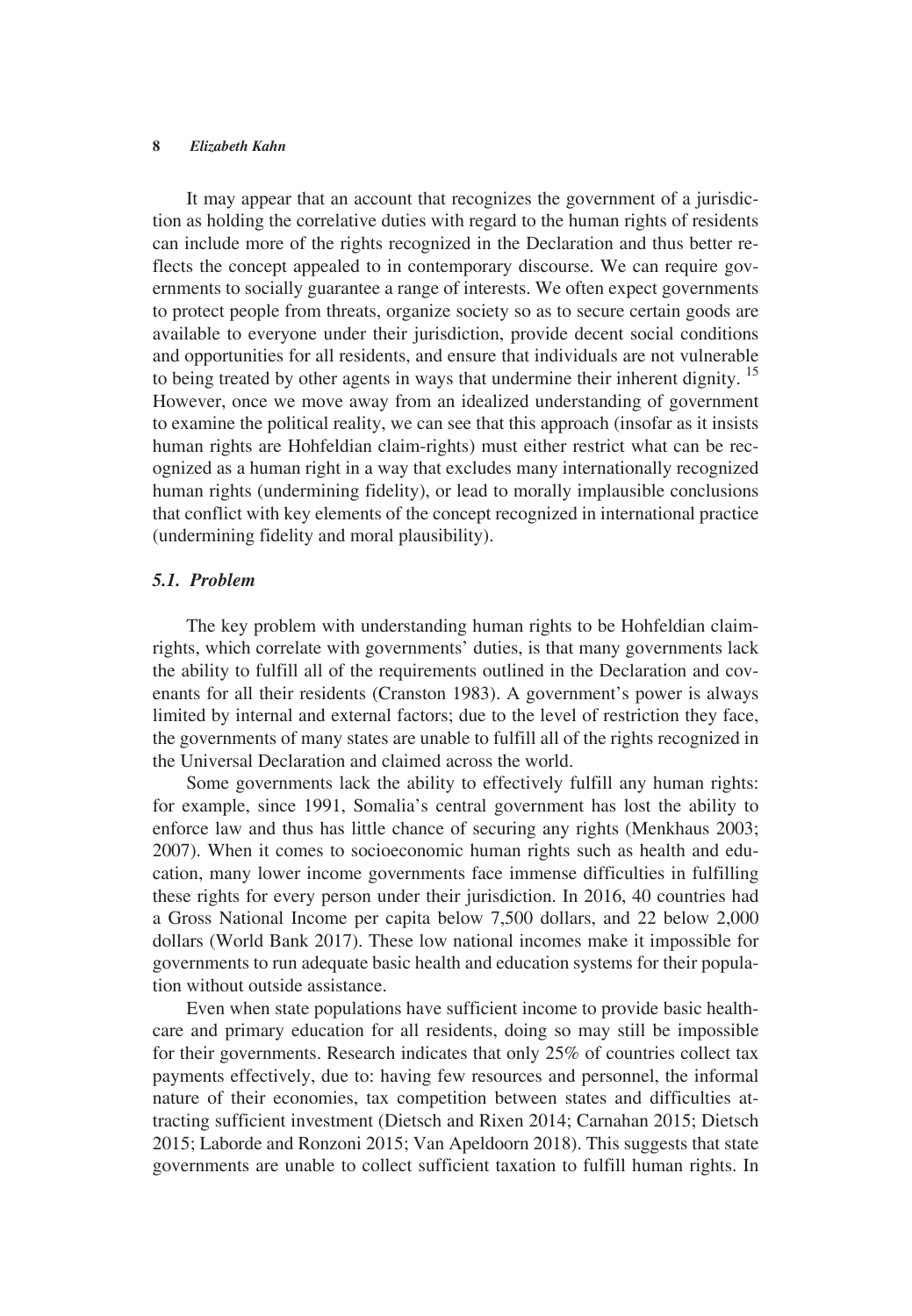these states, residents could directly pay for health, education, and sanitation services, but this would require the existence of suppliers selling these services at affordable rates and all residents having sufficient income to purchase such services. This is unlikely without redistributive taxation and widespread education (Gustafsson and Johansson 1999), which in turn requires a state able to tax and redistribute income.

#### *5.2. Responses*

An advocate of a governmental account could recognize a severely truncated list of human rights requirements that every government can reasonably be expected to comply with, sacrificing many of the rights outlined in the convention on economic, cultural, and social rights.<sup>16</sup> This involves a substantial shift away from the existing use of the term, undermining fidelity (Valentini 2012). Worse still, it involves restricting what can be required as a matter of human rights on the basis of the limits of what all existing governments can reasonably be expected to achieve through unilateral action.

In response to the problem of inability, we could instead adopt an account of human rights that includes the concept of "progressive realization": recognizing that state governments which are unable to fulfill human rights in the short term should just work toward their full realization over time. In addition, we could identify a "common core" of human rights that all state governments must immediately fulfill.

This strategy offers a promising route for identifying the duties that state governments have with regard to the human rights of their residents. However, it is not acceptable as an account of the human rights themselves, because it creates a two-tier system in which some humans have immediate claims to healthcare and education while others only have claims to efforts toward improving access to healthcare and education long-term. If we understand human rights to be Hohfeldian claim-rights owed by governments to their residents and recognize poorer state governments as having only duties of progressive realization, then it follows that people in poorer countries do not actually have human rights to health or education but only human right to governmental efforts to improve health and education.17 Understanding socioeconomic human rights as claims to fulfillment in some cases and claims to progressive realization in others undermines the idea that all people have a right to equal human rights. As shown in Section 2.1, the fact that human rights should apply equally to all people regardless of nationality or state of residence is an important aspect of these rights. An account that recognizes some as having a right to health and education and others merely a right to efforts to improve health and education means that what an individual has a right to depends on whether a person's state is rich or poor. This sort of inequality is explicitly ruled out in the Declaration. Thus, progressive realization as an approach to human rights (understood to be Hohfeldian claim-rights) moves us away from an important and morally appealing aspect of human rights.<sup>18</sup>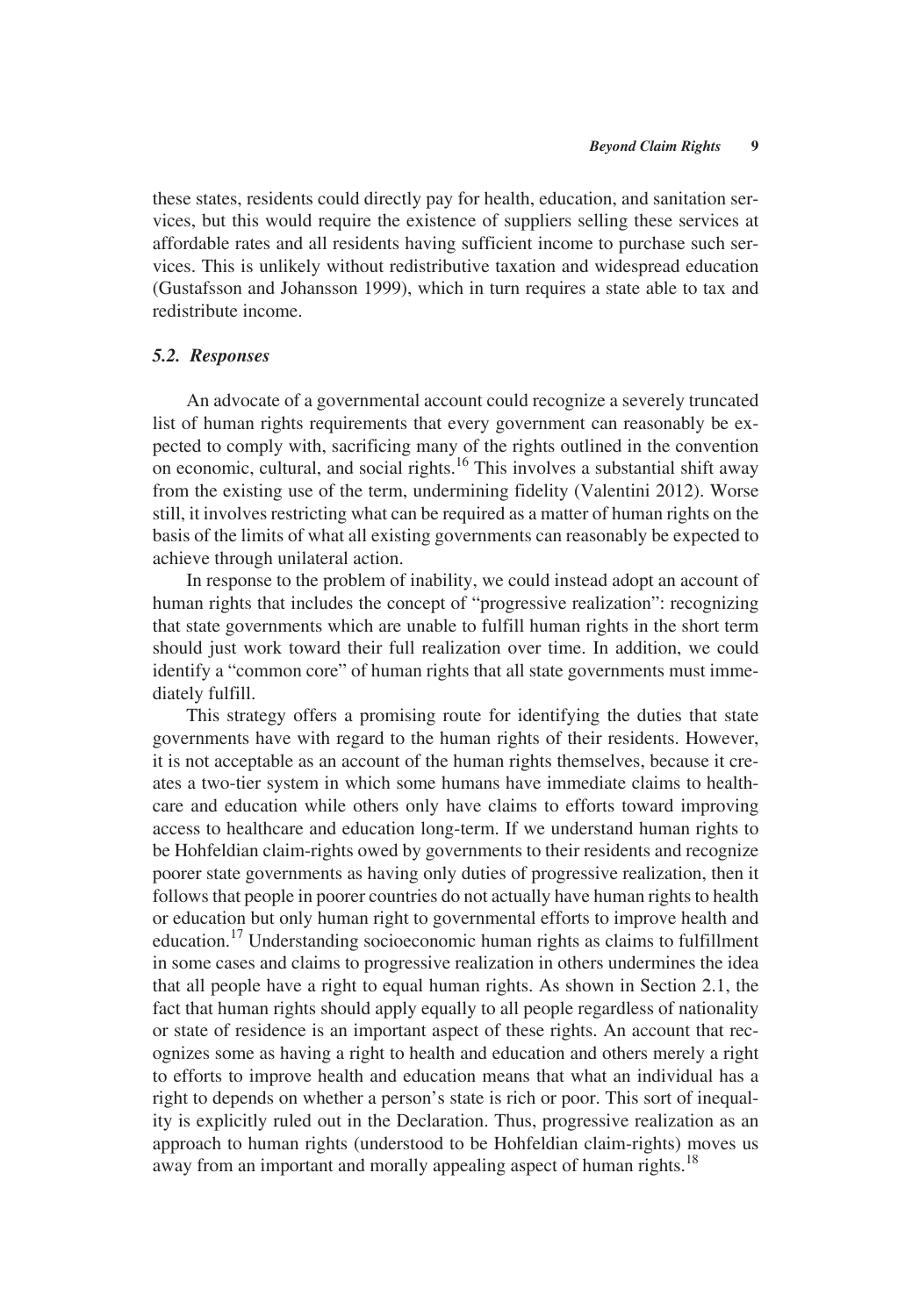Instead of lessening rights when we lessen our expectations of state governments, we could instead use human rights standards as a means of critiquing the existing system and the limited power to bring about basic standards that some governments currently have within it. We should use human rights to criticize the status quo and demand reform so that the rights and freedoms set forth in the Declaration can be fully realized for every contemporary human, as Article 28 requires (Pogge 2000).

Another possible solution to the inability of some states' governments to provide basic rights for their citizens is to recognize that when state governments are unable to fulfill human rights duties, powerful collective agents, such as NGOs, foreign governments, or transnational corporations, have a responsibility to step in and fulfill rights.<sup>19</sup> This means human rights are claims against state governments (owed to rights-holding residents) unless the government is unable to fulfill these claims in which case they pass to any existing collective able to fulfill them.

It is plausible to suggest that powerful collective agents have moral reason to step in and deliver human rights in times of crisis. However, it is not clear that just any collective able to fulfill a human right for a person, who lacks a government able to deliver that right, has a correlative duty to fulfill the right that is owed to the rights holder. Furthermore, in some cases, there will be no collective agent situated so as to be able to fulfill human rights, while discharging their other duties. This means there are likely to still be cases in which people have no agent from which to claim their right and thus will have no right on a Hohfeldian claim-right understanding. A final problem is that NGOS, multinationals, and foreign governments are not appropriate permanent deliverers of human rights: they do not meet procedural standards required to legitimately fulfill human rights. Thus, although recognizing that powerful agents have duties to assist fulfillment in times of state failure is plausible, it is not a strategy that can be used to rescue the idea that human rights are Hohfeldian claim-rights held by all contemporary humans.

### **6. Beyond Claimability**

In light of the difficulties identified with interpersonal and governmental claim-right accounts, we could embrace an approach that does not require human rights to be Hohfeldian claim-rights. I propose that we instead understand human rights to be, individualistically justified priorities of justice that our systems of governance should be reformed in order to socially guarantee for every human. According to my account, meeting these standards for every contemporary human is important enough to justify burdensome duties to work with others to establish and maintain a political order in which these standards are socially guaranteed for every human. In an extension of Raz's understanding of the term "right," according to this account, when we recognize a human right we recognize that an agent able to have rights has an interest<sup>20</sup> that is significant enough to indirectly justify duties for other agents (Raz  $1984$ ).<sup>21</sup>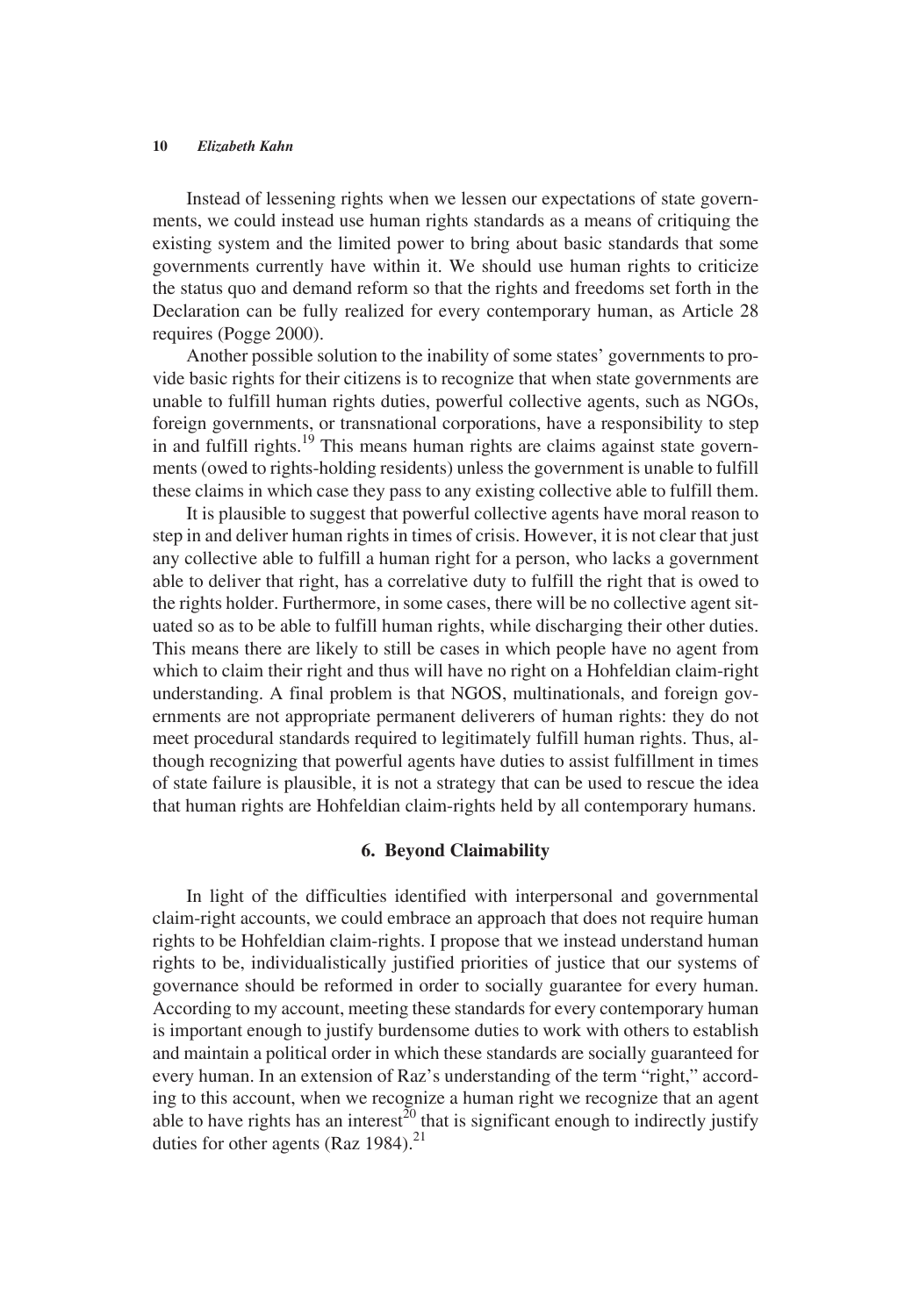The discussion of human rights discourse in Section 2.1 suggested that human rights are particularly significant requirements of justice, of universal concern, that should be fulfilled for individuals everywhere without discrimination, as a matter of inherent dignity, that take relative priority over other normative requirements, and should be protected by law. The account I am now proposing specifies that these requirements of justice protect individual interests that are significant enough to justify weighty duties to act responsively with a view to securing their fulfillment by creating, reforming, or supporting governance-arrangements that socially guarantee these rights.

According to my account, the primary duties that human rights ground are pro-tanto collectivization duties. Collectivization duties require agents to respond intelligently to each other's actions so as to achieve a particular state of affairs (Collins 2013). In the case of human rights, collectivization duties require people to act responsively with a view to socially guaranteeing the right in question. A right is socially guaranteed if—and only if—social institutions avoid depriving people of the substance of a right, reliably protect people from being deprived of the substance of their right by other agents, and reliably ensure that people enjoy the substance of their right (building on Shue 1996, 17, 75).

As collectivization duties do not specify what each individual must do, the rights that give rise to these duties cannot meet claimability requirements (see Collins 2016). However, this lack of specificity does not mean we cannot assess whether or not the individual interests that ground human rights are important enough to justify weighty collectivization duties.

The collectivization duties individuals have with regard to human rights must be *pro-tanto* duties because, in some circumstances, agents will have good reason *not* to work toward securing an order that socially guarantees these rights. For example, individuals cannot be reasonably required to make such efforts when they live under an oppressive government that persecutes human rights advocates.

The account proposed here is in keeping with Shue's recommendation that we recognize "indirect duties" falling on individuals, to support, reform, or design and create institutions that fulfill human rights (Shue, 1988, 696–97, 703). The major advantage of the approach is that by understanding human rights as primarily grounding collectivization duties we do not restrict what can be counted as a human right on the basis of what existing agents can be expected to achieve without coordination or the creation of new collective agents.

## *6.1. Social Structural Standards*

The proposed approach can include social structural requirements within human rights, even when some contemporary humans lack legitimate governing agents able to immediately secure these standards for them. In including requirements for social structures, the account follows domestic accounts of justice in focusing on the way in which major social practices come together to have a pervasive impact on peoples' lives (Rawls 1972): affecting their opportunities,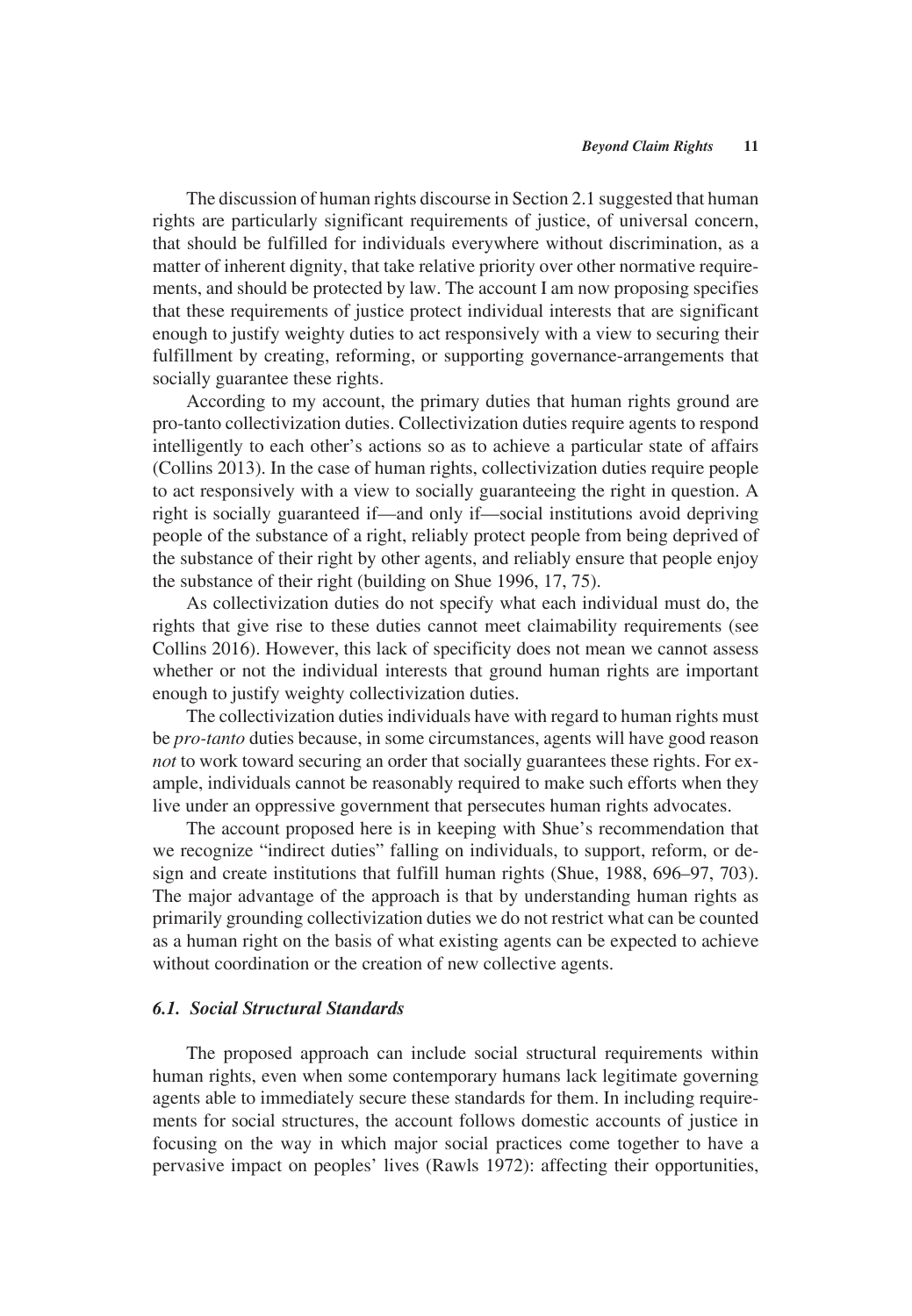conditioning their probability of success, and attaching different weights (benefits and burdens) to the choices available to them (Olsaretti 2009). Social structure is as "a way of looking at the whole of society rather than a particular part of it" (Young 2011), a "basic sociology of a society" (Julius 2003) that persists over time as it is reproduced (often unconsciously) by the actions of individuals who are, for the most part, pursuing their own projects within the existing structure.

Structural human rights requirements recognize a subset of requirements of social structural justice that are particularly significant, justified on the basis of the interests of individuals, are owed equally to all individuals as a matter of inherent dignity, take relative priority, and are significant enough to ground weighty pro-tanto collectivization duties to socially guarantee them.

By including social structural requirements within human rights, we can recognize that the human right to health requires that no human is positioned within the social structure in such a way as to make them unacceptably vulnerable to ill health. This means that they must have secure and robust access to adequate health care services, sanitary living conditions, safe working conditions (or other safe opportunities to make a living), and a natural and social environment that does not undermine their health.

The proposed account of human rights can include the full range of rights outlined in the Declaration and covenants: identifying the social conditions in which humans should live, the goods and services they should have secure access to, the status and treatment they should be afforded by legal and political systems, and the standard threats to inherent dignity from with they should be robustly secure.<sup>22</sup> Furthermore, it means that whether or not these rights should be recognized can be determined by considering whether we have good reason to think that they are individualistically justified, priorities of justice that should be fulfilled for individuals everywhere due to their inherent dignity, that are of universal concern, and are sufficiently important to justify weighty collectivization duties to socially guarantee their fulfillment as a priority.

The account shares similarities with the institutional approach advocated by Pogge, in that it recognizes that human rights concern social organization and require institutional orders to fulfill certain standards (Pogge 1995; 2008; 2010).<sup>23</sup> It is in keeping with the idea that recognizing a human right to X means recognizing that society should be organized so that all humans have secure access to X (Pogge 2008, 70). The account proposed here recognizes that individuals have duties to work toward ensuring social and political institutions are such that rights are secure, although these duties do not correlate with rights in a straightforward way.

Pogge recognizes human rights as concerning the nature of institutional order and holds state governments (and the citizenry or at least the more powerful members of the citizenry) to be responsible for securing human rights in their territory (Pogge 1995; 2008, 64). However, he also identifies the imposition of the global institutional order as an institutional violation of the human rights of the global poor by the G7 and their citizens (Pogge 2008, 178–83; 2010, 10–56). The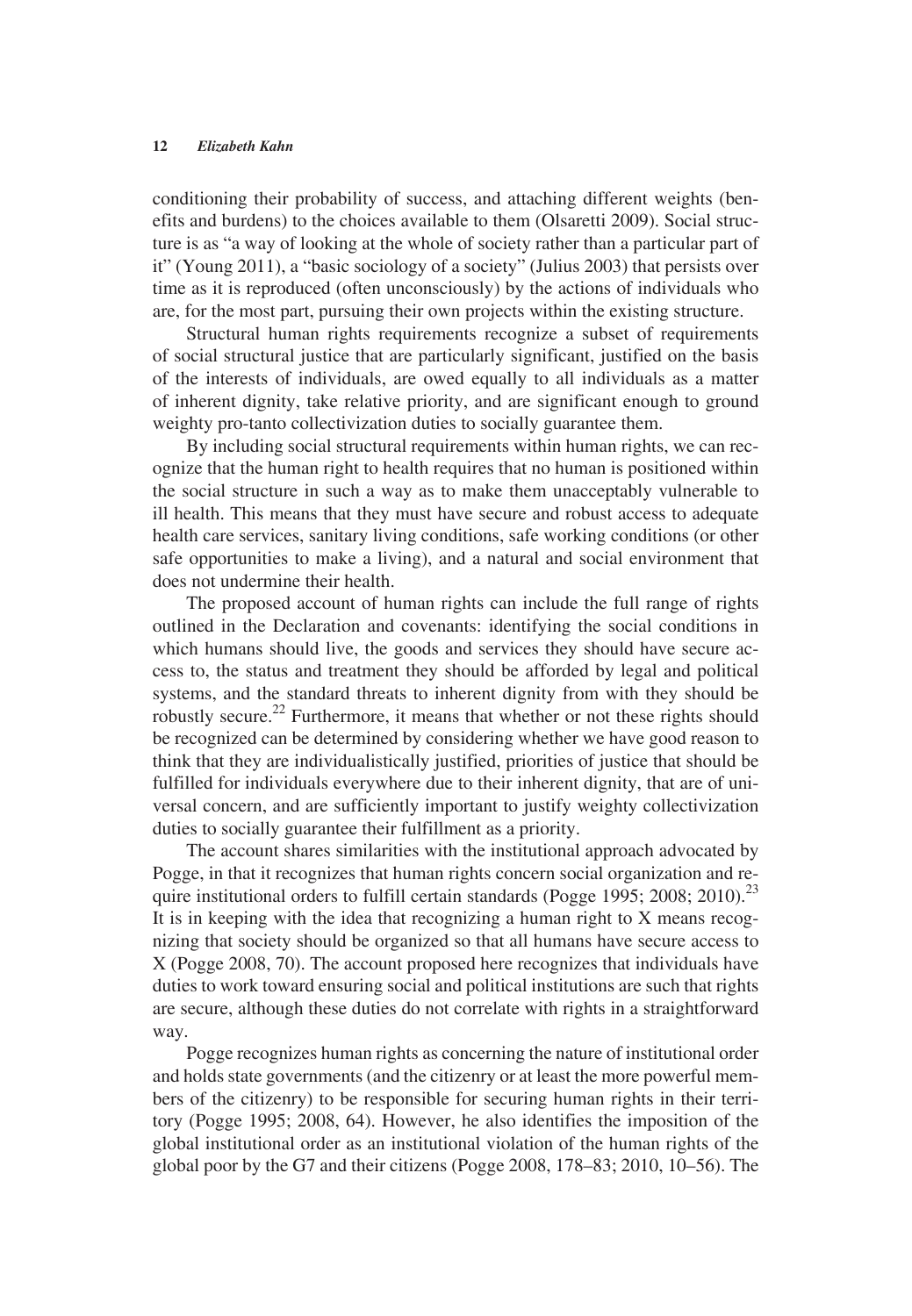approach proposed here suggests that, in addition to recognizing that domestic and international institutional orders should not cause avoidable human rights deficits, we need to ensure that the global social structure that emerges from domestic, international, global, and transnational practices, trends, and rules is such that it does not violate rights (Ashford 2018). This means we need to ensure that it does not make individuals vulnerable to threats to their interests in a way that undermines their inherent dignity. The account proposed suggests that our primary focus should be on how the social structure positions agents. This structure results from practices, policies and trends that are domestic, international, transnational and global.

### *6.2. Non-Correlative Collectivization Duties*

According to my account, human rights do not straightforwardly correlate with duties for agents. This means that human rights are not valid claims to the performance of a duty, or a number of duties, the performance of which is owed to the right holder. However, part of recognizing that individuals have a human right to these standards being met, is acknowledging that the importance of meeting these standards for everyone is significant enough to justify requiring moral agents to take on significant burdens. This looser understanding of the connection between human rights and duties allows us to recognize multiple duties with regard to any particular right (in keeping with Shue 1988; 1996).

Individuals cannot, on their own, fulfill or violate structural human rights requirements. However, groups of individuals can influence the fulfillment or violation of these standards. The primary duties individuals have with regard to structural human rights requirements are collectivization duties. These require moral agents to act responsively with a view to establishing and maintaining collective agencies that socially guarantee these rights, or to act upon existing collective agencies so that they socially guarantee these rights.

The term "collectivization duty" recognizes that agents can be morally obliged to take responsive steps with a view to addressing a morally pressing circumstance. This can be done either by transforming an existing collective, creating a new collective or coordinating action in a looser fashion. Collins develops the concept of a collectivization duty in order to explain the duties of moral agents in cases where collective action is required to resolve a morally urgent circumstances, no collective agent exists who is able to address the circumstance, and the circumstance cannot be addressed without either coordinating action, forming a collective agent with a decision-making mechanism or reforming an existing collective so that it addresses the circumstance (Collins 2013).<sup>24</sup>

This paper proposes that, with regard to social structural human rights requirements, individuals primarily have collectivization duties. These duties require individuals to act responsively with a view to addressing the fact that human rights are not socially guaranteed for some contemporary people. Doing so will require bringing about collective agent(s) able to legitimately regulate and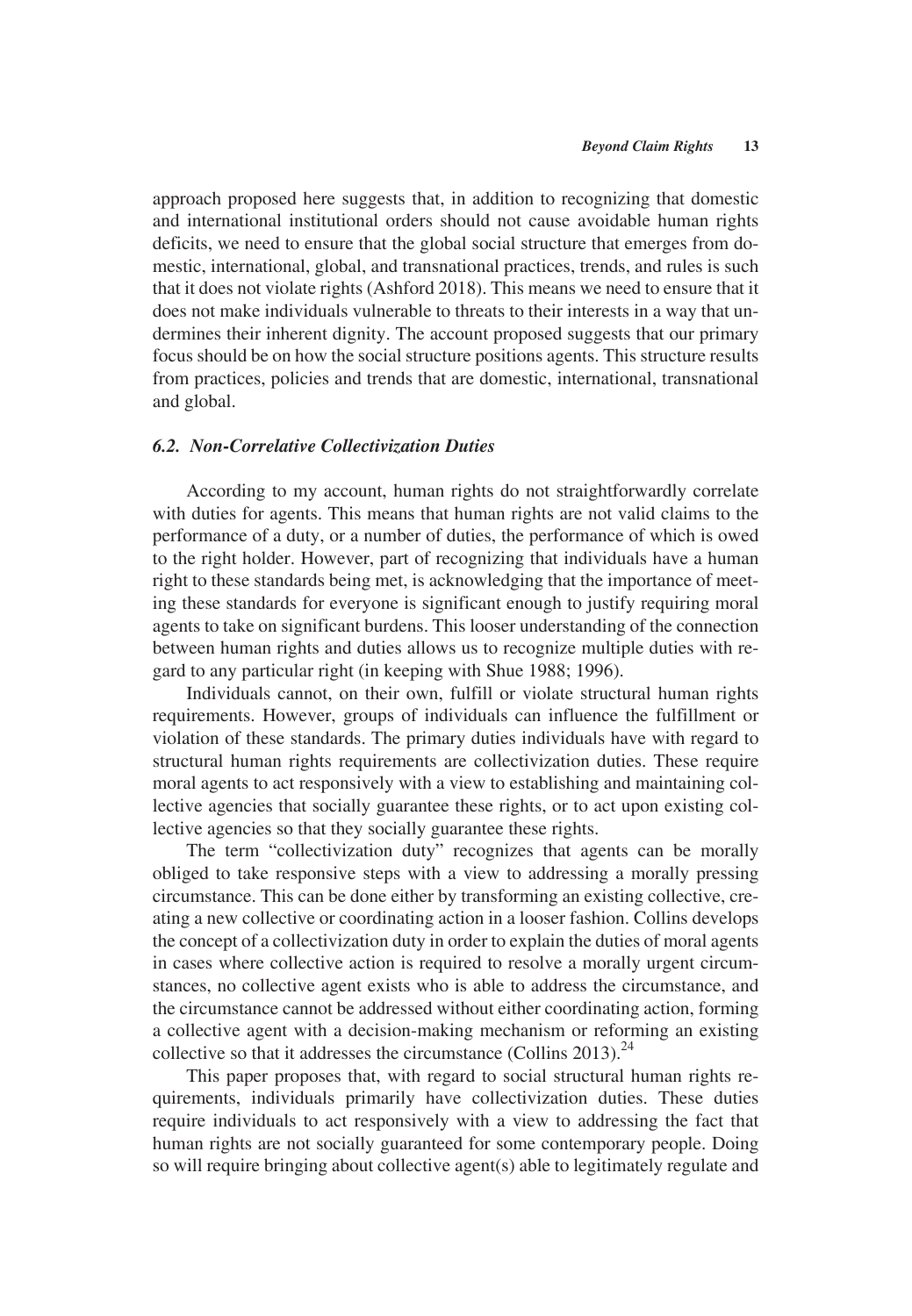intervene, so as to ensure that social structures do not place any social group in a position in which they are vulnerable to being deprived of the object of their human rights. Individuals also have duties to discharge any reasonable duties allocated to them by governing agents in order to meet human rights standards. But, according to my account, individuals also retain duties to monitor collective agents charged with socially guaranteeing human rights and collectivize to act upon these agents so as to ensure they discharge their duties as necessary.<sup>25</sup>

In justifying what human rights there are, there is a balance to be struck between what it is important for people to have as a matter of inherent dignity, and what it is reasonable to expect people to socially guarantee through collectivization, and the formation and maintenance of political and social institutions. This balance requires (at a minimum) that the duties to work toward collectively securing human rights, in combination with other moral duties and reasonable ethical commitments, do not undermine any individual's inherent dignity.

These collectivization duties are not correlative with human rights because it is not the case that an individual person's individual human right is a claim on all obligated others to take action to collectivize so as to ensure the right is socially guaranteed (as would be the case if the rights were a species of Hohfeldian claim-right). This is because an individual's right is a claim to the actual social guarantee of their interest and not merely a claim to others making efforts to try to establish, maintain and support such a guarantee. It is also because it is not the importance of one individual's human right that justifies each other person's duties to work towards a socio-political order that socially guarantees human rights. Rather, it is the total of all the human rights of all people that justify each person's duty to collectivize so as to establish and maintain a sociopolitical order in which all human rights are socially guaranteed for all.

In addition, all moral agents will have duties not to take actions that threatens or violates human rights. Although individuals acting alone cannot threaten the structural aspects of human rights, individuals acting together, and powerful collective agents, can act in ways that undermine the fulfillment of structural human rights requirements. Thus, it is important to recognize that these agents have duties not to do so and individuals have duties not to take part in collective action that undermines the fulfillment of structural human rights requirements, at least when they can reasonably avoid doing so. 'These duties are in addition to their basic duties not to violate human rights interactionally or institutionally as proposed in Pogge (2010).'

State governments have duties not to violate human rights. Where state governments are effective and strong (and thus have the ability to regulate action and provide services so as to socially guarantee human rights), they have duties to ensure human rights standards are socially guaranteed for all those who are resident within the territory they rule. They also have duties not to take actions or adopt policies that undermine the ability of other governments to socially guarantee rights within their own jurisdiction. In addition, they have duties to act responsively with a view to establishing an international order in which rights can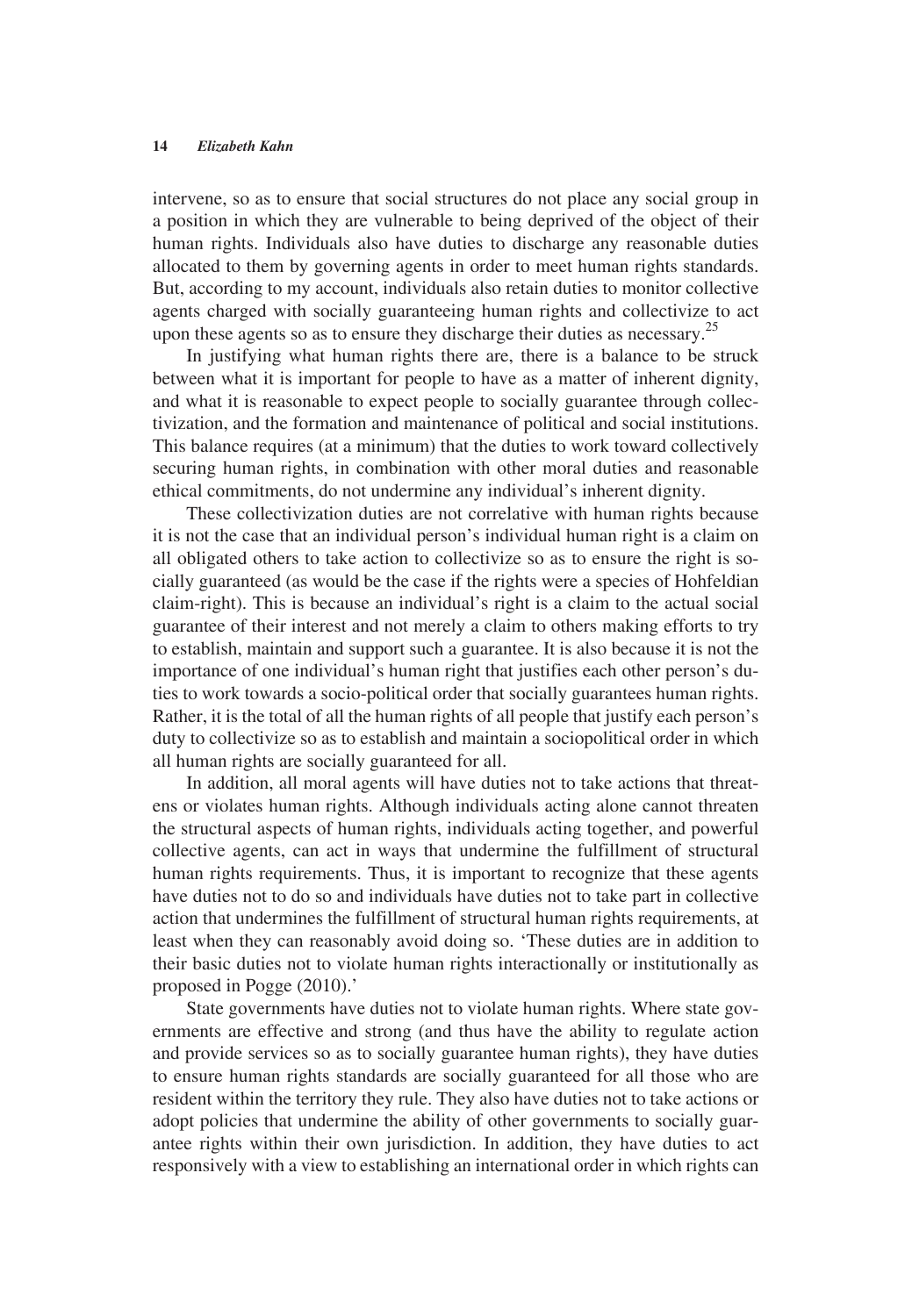reliably be delivered by legitimate authorities across the world. Where state governments lack the ability to socially guarantee human rights for their residents, they have progressive realization duties that require they act responsively with a view to coordinating with other agencies in order to establish conditions in which they can effectively socially guarantee human rights in their jurisdiction.

## **7. Objections**

Non claim-right approaches to human rights have been accused of outlining utopian goals rather than rights proper (Cranston 1983). It has also been suggested that these purported rights are superfluous to moral reasoning because they play no distinct normative role (Tomalty 2014), that they do not constitute full moral principles (Meckled-Garcia 2009; 2013), and that they cannot properly accommodate the notion of violation (Tomalty 2014). Below it is explained that the account proposed does indeed subvert the meaning of a "right" in a way that falls foul of some but not all of these accusations. However, it is argued that despite this, such rights serve a useful function in our contemporary discourse and thus the use of this moral concept can in fact be justified.

The approach proposed recognizes that the social guarantee of human rights will take sustained collaboration from multiple parties to be achieved. Socially guaranteeing these rights is a goal that individuals and collectives have duties to work toward together. It is worth noting that this fact does not put the concept at odds with how the term "human right" is utilized outside philosophical circles: the Declaration makes it clear that various agencies should work toward the fulfillment of rights, recognizes their fulfillment to be an "aspiration" and notes that they represent a "common standard of achievement" that should be pursued in cooperation with the United Nations (United Nations General Assembly 1948). This suggests that fidelity actually gives us reason to embrace an account of human rights that identifies the social guarantee of these rights as an important goal for individuals and agencies (Beitz 2001).

However, it is vital to note that conceding this does not make human rights merely *things it would be good to achieve*. Under the proposed account, human rights are defined as especially significant normative standards required out of respect for each individual's inherent dignity that take relative priority, are of universal concern, and are sufficiently weighty to justify a range of burdensome duties falling on a range of agents. It is also worth noting that this understanding does not make human rights a comprehensive utopian vision of the best society (thus making theories of justice redundant): these standards can be met in a number of different ways, and thus, they permit diversity of social formation.

The account of human rights supported here identifies them as justified in light of particularly important individual interests that are together sufficient to ground burdensome collectivization duties to establish and maintain an order in which they are socially guaranteed, as well as duties on governing agencies to socially guarantee these rights to the extent that they are able to do so.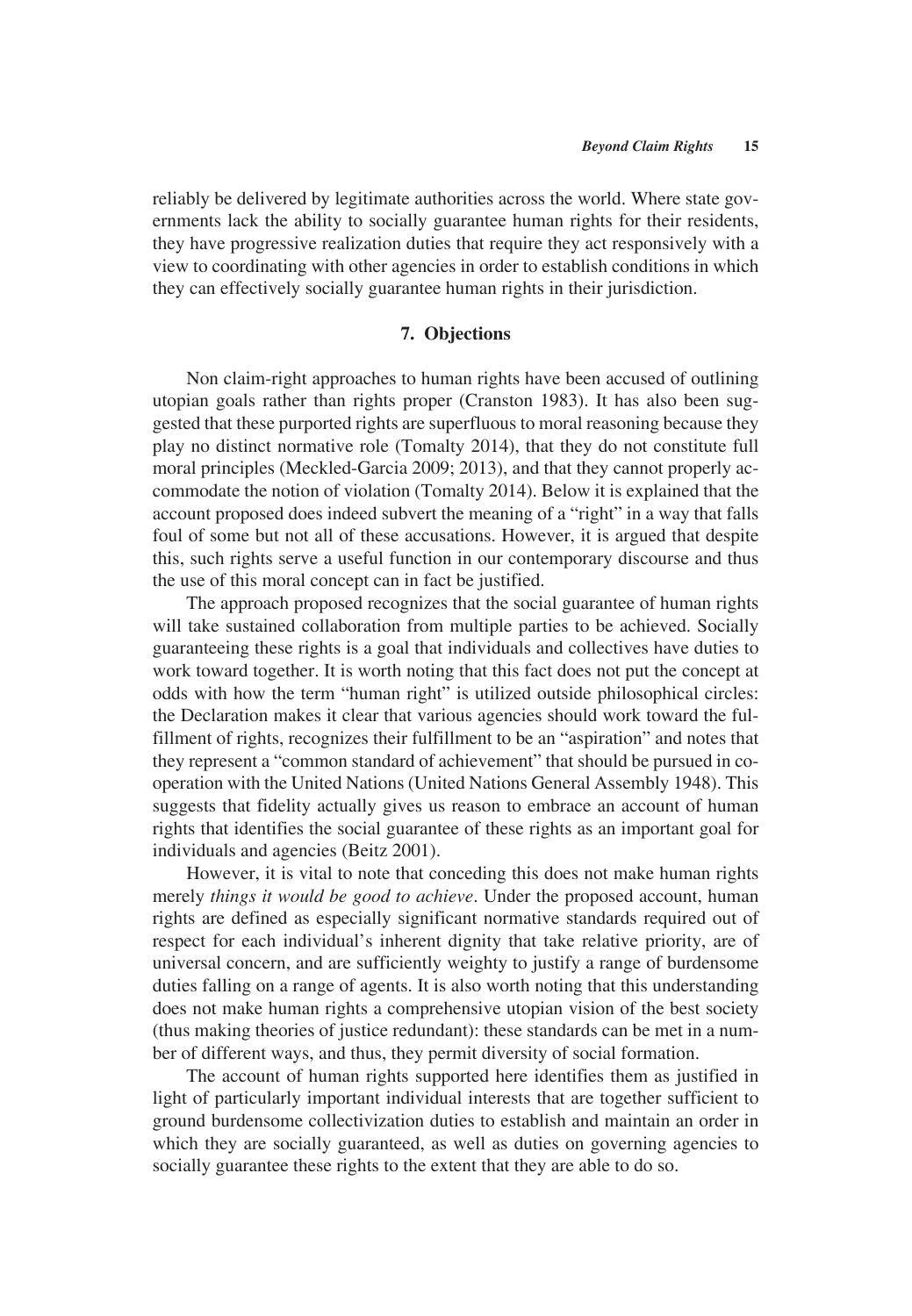It could be objected that recognizing the rights themselves is redundant: we could simply identify a set of particularly significant human *interests* alongside a set of pressing duties to promote these interests in various ways (Tomalty 2014). However, human rights have an important role to play in moral practice: they offer a common language with which individuals around the world can articulate the serious injustices they face as individuals that require urgent attention from others around the world. Human rights are a set of standards that have been agreed to be of vital importance, which are sufficient to ground weighty duties to secure them by establishing and maintaining political institutions that socially guarantee them as a priority. These features of human rights have been established through a long and painful history and would be lost by changing how we refer to them.<sup>26</sup> It would be absurd to undermine this highly successful moral practice by talking only about interests and duties in order to be more ontologically minimalist. The moral utility of the practice of identifying individualistically justified, particularly important requirements of justice, gives us strong reason to continue the practice.

Furthermore, human rights discourse delivers something that talk of "universal human interests" does not. It recognizing that the importance of these interests requires that certain standards are *socially guaranteed* for each individual as a priority, notes that their not being guaranteed constitutes a grievous injustice and an affront to the rights holder, and that having these standards socially guaranteed is important enough to ground burdensome duties on others to work together to achieve it.

However, without an account of the burdens agents must assume in order to bring about these standards, it could be claimed that a human rights do not constitute a full moral principle (Meckled-Garcia 2009; 2013), and that without knowing who is obligated to do what with regard to socially guaranteeing them, we cannot assess whether it is reasonable to require they are socially guaranteed. Each of these problems will be considered in turn.

The account proposed here means that human rights do not constitute "full moral principles." However, as *requirements of justice*, they are complete. Furthermore, the fact that they are not moral principles is a strength rather than a weakness of the account, or so I will argue.

There are several different accounts of the relationship between morality and justice that have been proposed in normative theory. According to one picture, implied by Kant's Metaphysics of Morals, morality concerns the norms individuals should follow. These rules can be broken down into: those rules that should not be coercively imposed (norms of virtue) and those that should be coercively imposed (norms of justice) (Kant 1996).<sup>27</sup> In contrast to this approach, the picture of the relationship between morality and justice endorsed here recognizes them to be two different types of *normative evaluation*. Morality is primarily concerned with evaluating the behavior of persons, whereas justice is primarily concerned with evaluating social structure. According to this account, justice primarily concerns the way human actions and institutions come together to put groups into different positions in a social schema. This social structure has a pervasive impact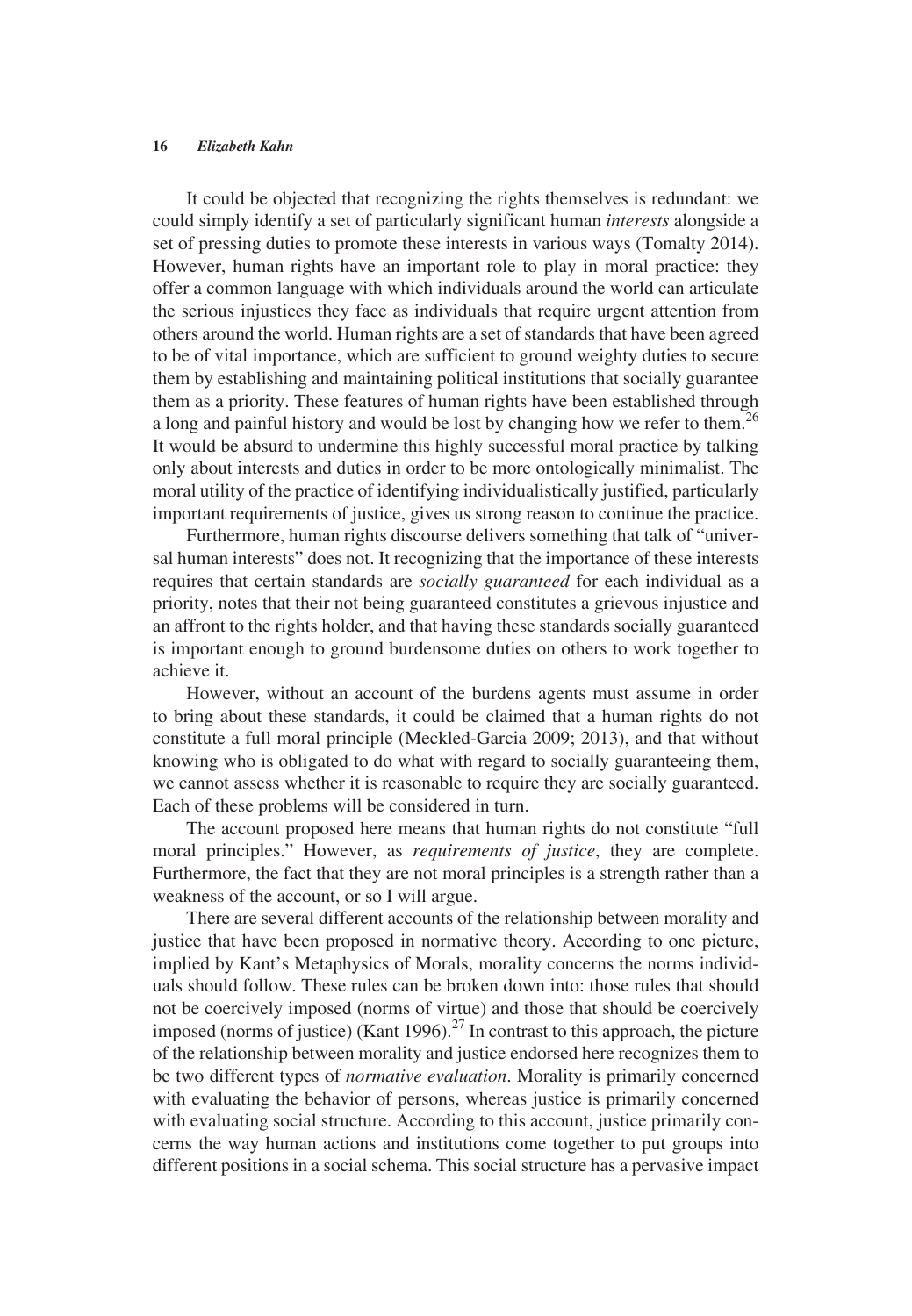on peoples' lives: constraining and enabling in ways that give advantage to some and disadvantage others and providing the backdrop within which they interact (Rawls 1972; Pogge 1989; Julius 2003; Young 2006).

At the very least, we need accounts of justice that can *include* the evaluation of social structure. This excludes adopting an account of justice that is restricted to evaluating individuals and collective agencies (including governments). Requiring that all demands of justice be "full moral principles" would prevent us from identifying cases of structural or background injustice whenever collective agents capable of regulation were yet to exist (Young 2006; Ronzoni 2009).

It is important to note that the account proposed here does not posit rights that have no connection at all to the duties. Recognizing something to be a human right involves recognizing that it is sufficiently important to ground duties for other agents (including collectivization duties that require responsive action aimed at establishing an order able to socially guarantee the right in question). Thus, the human rights discussed here do have an effect on the duties of agents; it is just not as direct as the connection between rights and duties posited by a Hohfeldian claim-right approach. When we evaluate the actions of individuals, we should consider what duties they have in relation to the social structures they live within and help to reproduce and when we evaluate governing agencies, we must evaluate their efforts to regulate social structure.

Furthermore, what can be recognized as a human right according to the account proposed here is constrained by what it is reasonable to demand that people achieve: we cannot recognize human rights that it would be unreasonable to expect people to collectively secure either because the necessary collectivization efforts are too burdensome or the burdens that governance agencies would need to assign to secure structural change would be too burdensome. Thus, what can reasonably be demanded of agents still restricts and limits what can be demanded as a matter of human rights. The difference is that what can be reasonably demanded includes collectivization and the creation of new agencies. Thus, what can be required is not restricted by what existing agents can reasonably be expected to achieve through un-coordinated action. Instead, we can recognize that existing agents should work together to achieve rights fulfillment even if this requires the creation of new agencies to be achieved.

One final worry about the proposed structural human rights is that for these rights there is often no agent who can be identified as a violator when they are not fulfilled. We might be concerned that losing the concept of violation undermines a powerful and vital part of human rights practice: holding authorities to account for human rights violations (Forst 2001; Ignatieff and Gutmann 2003; Amnesty International 2017). An approach that identifies state governments as primary duty bearers can hold government responsible for any failures to fulfill human rights standards within their jurisdiction, and it can use a human rights deficit to identify a state government as failing in its required role (Tomalty 2014).

When a social structure does not meet standards that are owed to individuals, as a matter of human rights, the structure can be said to "violate" human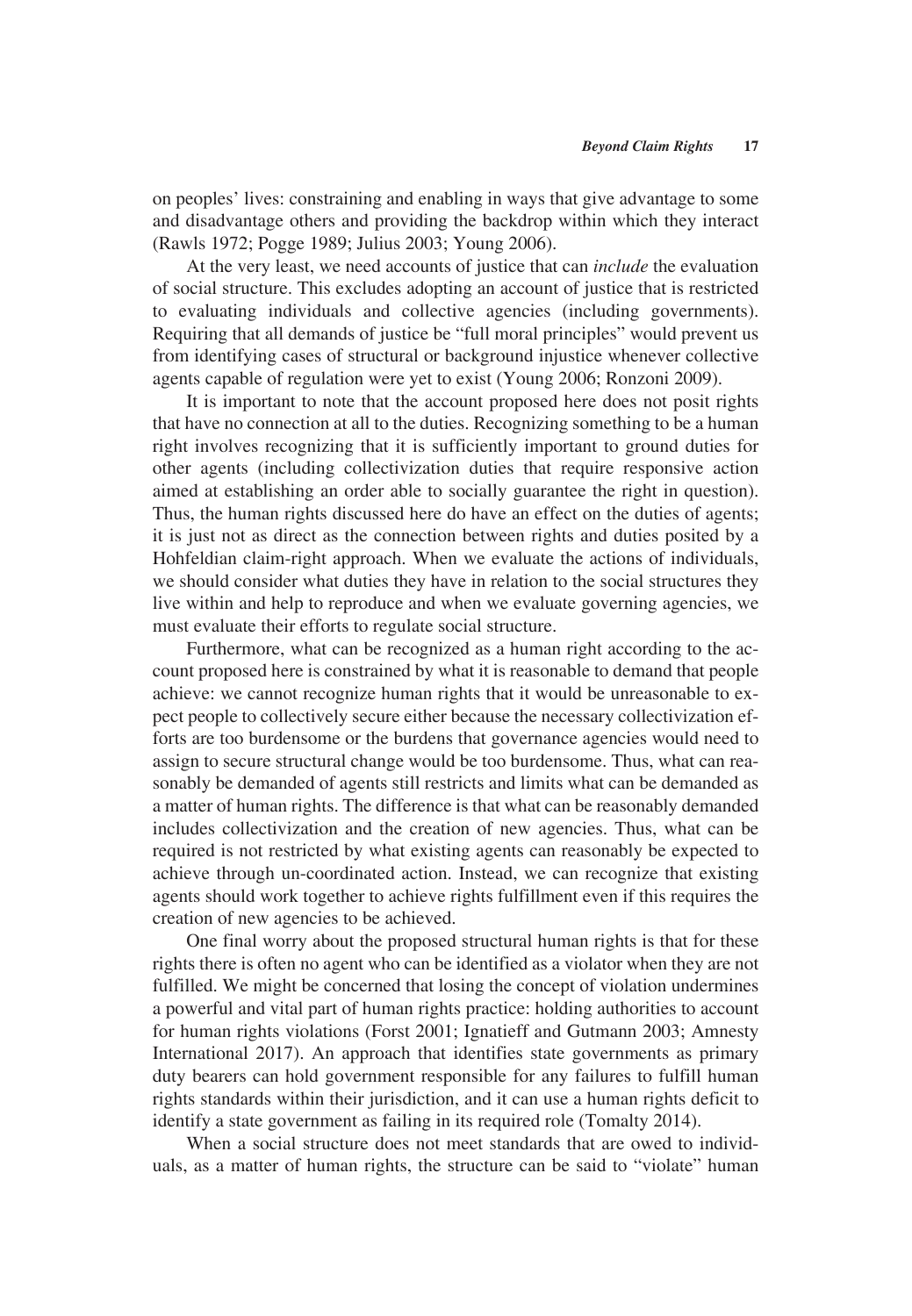rights (Ashford 2018). This indicates that urgent reform is needed and suggests that agents must take action to reform the structure. However, the violation of a structural right does not always single out any agent as responsible for the failure: in cases where government lacks the ability to fulfill the standard, this approach does not isolate any party as being solely responsible for the deficit or its removal.

However, structural human rights standards do still lead to significant duties for governing agencies in all cases. These agencies must ensure domestic social structures meet human rights standards, as far as this is within their power to permissibly do so, alongside working with other agents to bring about an international institutional order in which these standards can be fully met everywhere. Compliance or non-compliance with these duties can be monitored, and governments who fail in these duties can be criticized and held to account even if they cannot be held solely responsible (see Brems 2009).

Traditionally, human rights have played the important role of protecting populations from abuses of power by governments. The approach proposed here suggests that human rights, properly understood, should also protect individuals from social structures in which their most fundamental needs are insecure as well as those in which they are vulnerable to being subjected to treatment that undermines their dignity. This is a complex task that sometimes requires significant collaboration between various agents in order to be achieved. Where agents fail to fulfill the duties they have with regard to socially guaranteeing structural human rights requirements, they should face criticism, thus these rights still offer a means of criticizing governments (and other agents) that fail to fulfill their duties with regard to guarantee these rights, or take action that undermines these rights.

#### **8. Conclusion**

This paper has proposed that human rights are individualistically justified priorities of justice, of universal concern, that need not correlate directly with duties. According to this account, human rights outline: the social conditions in which agents must live, the goods and services they must be able to access, the standard threats they should be reliably protected from, and the procedural requirements governance systems must meet out of respect for their inherent dignity. These requirements are particularly significant, and warrant social guarantee as a matter of priority. They generate weighty pro-tanto collectivization duties for all other agents to work toward ensuring their social guarantee, as well as duties on governing agencies to provide such a guarantee to the extent that they are able to do so.

This paper has argued in favor of this account of human rights over a Hohfeldian claim-right approach, on the basis that it does not restrict what can be recognized as an individualistically justified normative priority of universal concern which warrants social guarantee, on the basis of the limits of the abilities of existing agents working unilaterally. It challenges those who favor an account that requires human rights to be direct specifiable claims to action or omission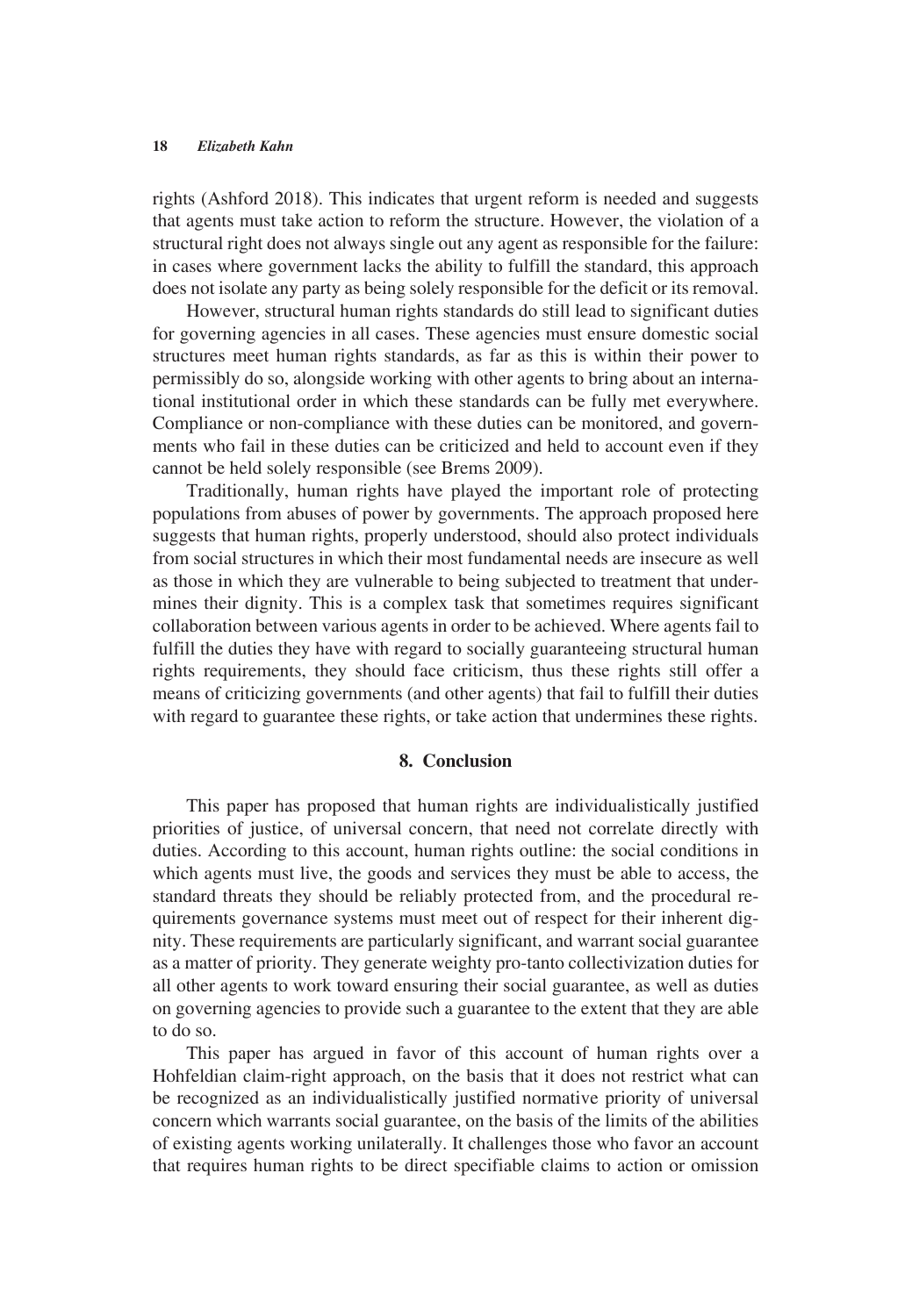from existing agents, to either adapt their accounts so they can recognize the full list of human rights identified in the Declaration, or come up with a substantive argument in support of the prioritization of the normative standards owed to individuals that they do recognize over other claims of fundamental justice owed to individuals everywhere that their model cannot include.

*Thanks to Nina, Jan, Ryoa, and Lisa for organizing the issue, as well as the team at JSP. Many helpful colleagues assisted in the development of this paper. Audiences at Durham, ANU, Nottingham, UCL, Birmingham, Stirling, the ECPR in Prague, and ECAP in Munich gave useful feedback on versions of the paper. Particular thanks to the three anonymous reviewers as well as Elizabeth Ashford, Jesse Tomalty, Lisa Herzog, Rutger Claasen, Merten Reglitz, and James Christensen, who offered helpful comments*.

#### **Notes**

<sup>1</sup>Building on Shue (1988 and 1996).

<sup>2</sup>For a definition of collectivization, see Collins (2013).

<sup>3</sup>Although the concept and grounds of human rights should be combined in full accounts of human rights, it is my contention that they can be disentangled (in keeping with Tasioulas 2012). The paper notes that the declaration appeals to the idea of "inherent dignity" to distinguish human rights. However, it does not explore how to identify which rights are a matter of inherent dignity. <sup>4</sup>Unless we adopt a more complex Hohfeldian claim-right account that is different to the interpersonal and governmental approaches explored here.

<sup>5</sup>Some constitutional and legal human rights as well as many socioeconomic human rights must be rejected under the interpersonal and governmental accounts. This point was helpfully drawn to my attention by an anonymous reviewer.

<sup>6</sup>The account endorsed here, has much in common with those proposed by Ashford (2006) and Shue (1996). Ashford's suggests that we recognize positive and imperfect duties with regard to human rights. Adopting her account requires a different understanding of the relationship between rights and duties to the claim-rights approach.

<sup>7</sup>Elizabeth Ashford has proposed there can be structural human rights violations (Ashford 2007) <sup>8</sup>This point was helpfully drawn to my attention by an anonymous reviewer.

<sup>9</sup>The interpersonal account focusses on *interactional* violations of human rights by other persons (Pogge 1995; 2010).

<sup>10</sup>Goodin suggests that morally important imperfect duties often should be turned into perfect duties by 'institutionalizing' them so they become perfect duties (Goodin 2017). This institutionalization makes them claimable.

<sup>11</sup>For a defense of the strength and priority of some imperfect duties (that are taken to not correlate with rights) over perfect duties, see Goodin (2017).

<sup>12</sup>Buchannan argues that we should not assume that our favored account of moral human rights should dictate how the contemporary international practice of human rights must be, suggesting the current legal concept need not mirror a traditional moral concept at all (Buchanan 2013). In contrast to my approach, Buchannan takes human rights to be legal rights created by international covenants, declarations, and practices rather than taking the Declaration and covenants as seeking to outline pre-existing moral rights.

<sup>13</sup>Tomalty suggests they are claims against states—this proposal is interpreted here as recognizing human rights to be claims against state governments. Alternatively, it could be that the citizenry rather than the government is the agent obliged to act. Many of the critiques of the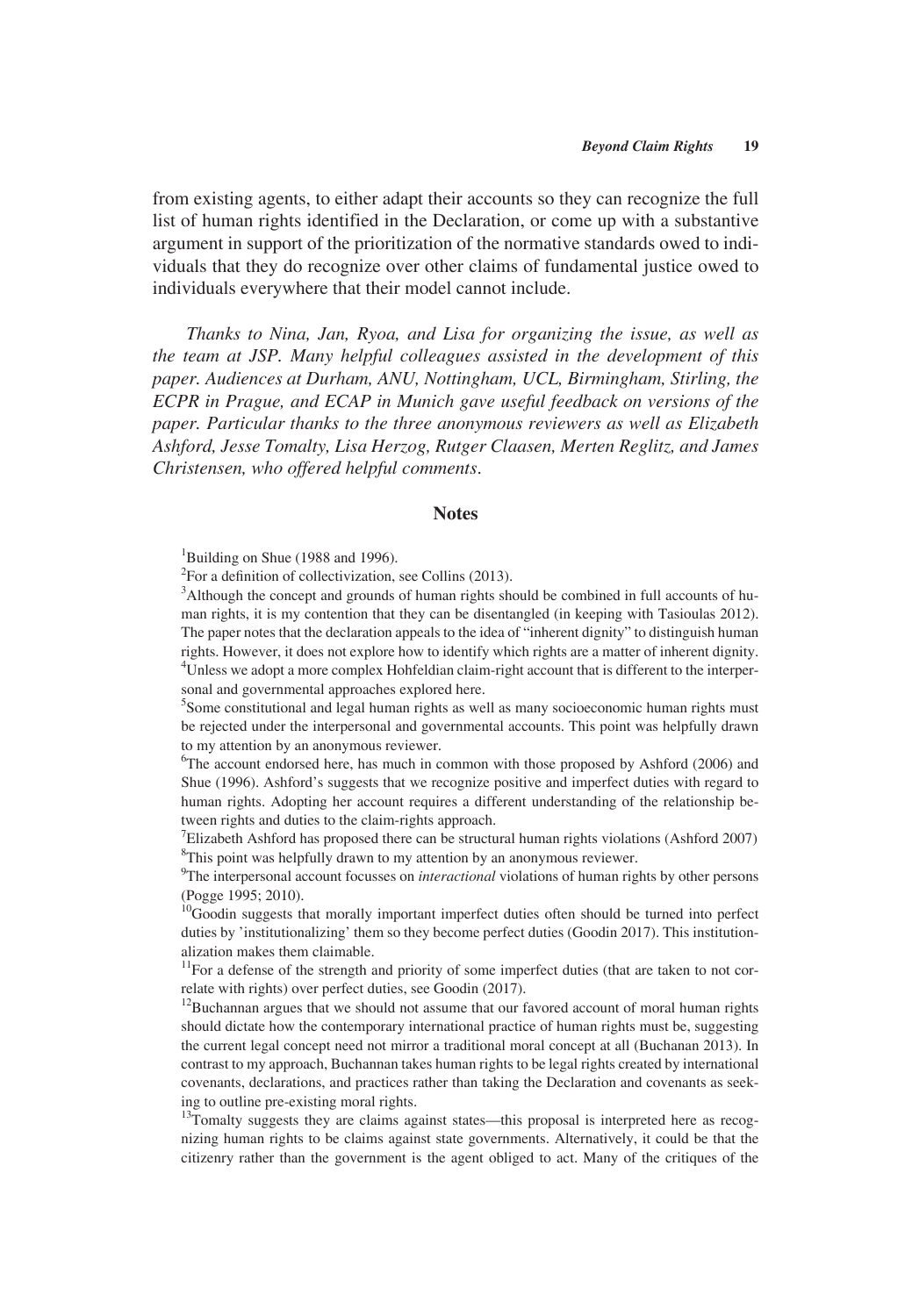government approach discussed below also apply to this alternative interpretation.

 $\overline{1}^{4}I$  am grateful to an anonymous reviewer for bringing this to my attention.

<sup>15</sup>These agencies can be connected to accounts of individual duties by recognizing individual duties to promote and support justice-ensuring institutions (Rawls 1972). The connection between collectives, institutions, and individual duties will be discussed later in the paper.

<sup>16</sup>Rawls' account of human rights includes only a short list of demands and does not include many of the socioeconomic human rights recognized in the Declaration or conventions. His theory gives an account of what to do with burdened societies which cannot fulfill these rights (Rawls 1999).

<sup>17</sup>Collins suggests that the need for claimability in combination with the limitations of current governments means that rather than a human right to subsistence we have a right to socioeconomic consideration (Collins 2016).

<sup>18</sup>Raz's discussion of human rights suggests that people everywhere do not have all of the rights listed in the Declaration or at least do not have them equally. His account links there being a right to it being desirable that the right be legally recognized and coercively enforced by existing institutions. He points out that differences in institutions' current abilities mean that what should be legally enforced is different in different locations, while the need for differences in delivery in different locales makes international adjudication unattractive (Raz 2010).

<sup>19</sup>These are sometimes referred to as a secondary duties in a different meaning to that proposed by O'Neill (see Nickel 1993; O'Neill 2005). I am grateful to the anonymous reviewer who pointed out this option.

 $20I$  am using the term "interest" broadly. I am not advocating a well-being account over an agency account but remaining neutral on this question. For more on this debate, see Nickel 2019.

<sup>21</sup>However, this account is not compatible with Raz's own account of human rights insofar as he ties them to the state system and links the existence of a human right to the desirability of making them coercively imposed, justiciable, legal rights enforced by existing governments (Raz 2010). 22The idea that human rights concern *standard threats* comes from (Shue 1996) and is recognized in (Beitz 2009).

 $^{23}$ Pogge's revised account (2010) recognizes that human rights can be violated interactionally (when an individual violates a right) as well as institutionally (when an individual makes uncompensated contributions to the coercive imposition of an institutional order that foreseeably produces avoidable human rights deficits). The account proposed here recognizes these possibilities but also recognizes that human rights can be violated structurally (in keeping with Ashford, 2018). Unlike the account proposed here, Pogge's account considers official disrespect of human rights to be especially significant (2008).

 $24$ The account of collectivization duties with regard to human rights proposed here does not require there to be no collective able to address the circumstance in order for there to be collectivization duties.

 $^{25}$ The proposed account differs from that outlined in Collins (2019).

<sup>26</sup>This point was helpfully brought to my attention by an anonymous reviewer.

 $27$ See (Miller 2007). Other approaches identify demands of justice as normative principles that governments (or other agents that claim to "act in the name of the people" or "have a monopoly on legitimate violence") must fulfill (Blake 2001; Nagel 2005). A third approach identifies demands of justice as principles that coercively imposed institutional orders should fulfill (Pogge 2008; 2010). It is worth noting that the approach described here is Kantian too, along the lines of Kant's argument regarding the duty to put oneself under a common law (see Reglitz 2019).

### **References**

Amnesty International. 2015. "What are Human Rights?" Last Modified August 07, 2015, Retrieved October 02, 2017, from [https://www.amnesty.org.uk/what-are-human-rights.](https://www.amnesty.org.uk/what-are-human-rights)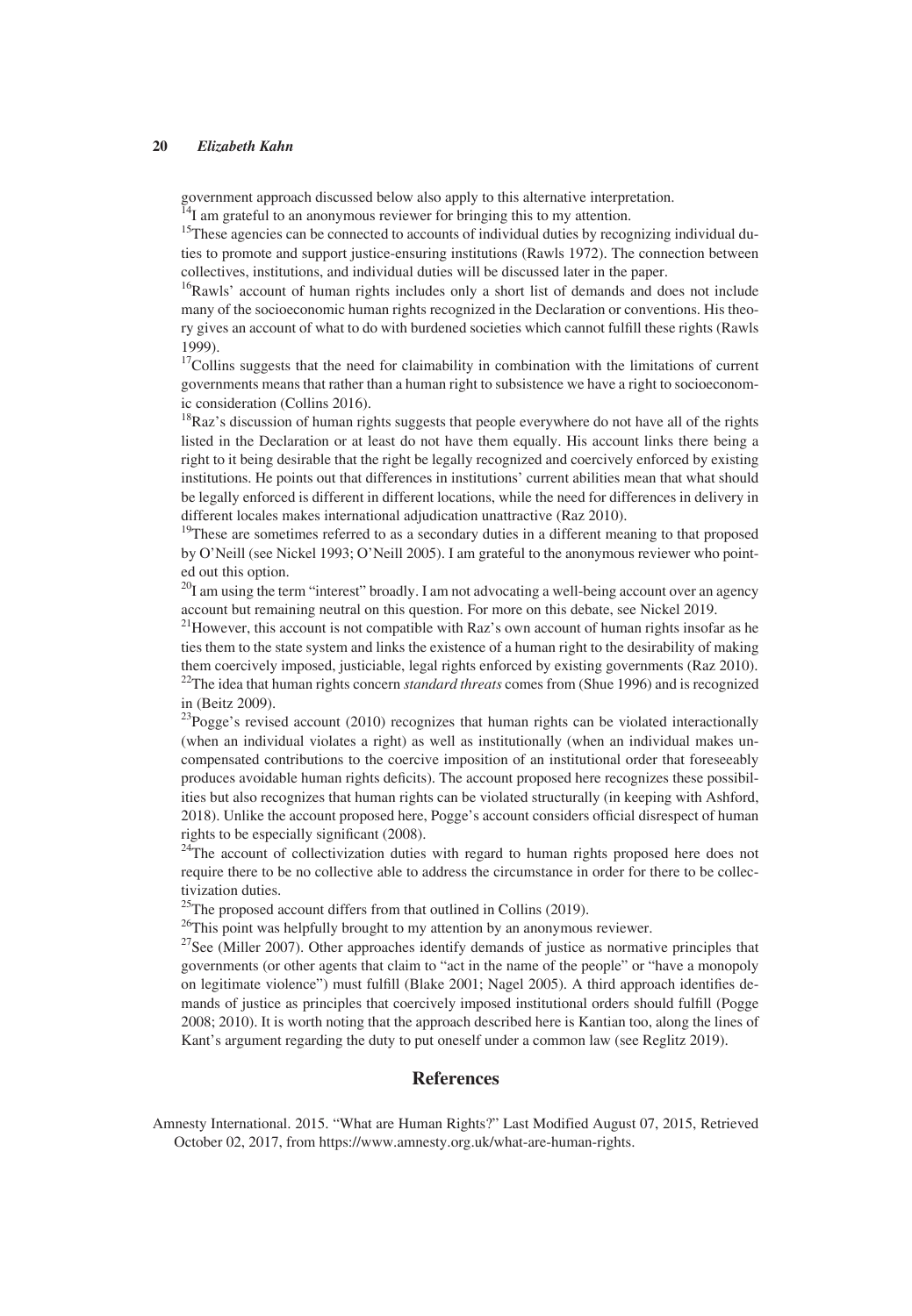. 2017. "Who We Are." Retrieved October 02, 2017, from [https://www.amnesty.org/en/](https://www.amnesty.org/en/who-we-are/) [who-we-are/](https://www.amnesty.org/en/who-we-are/).

- Ashford, Elizabeth. 2006. "The Inadequacy of Our Traditional Conception of The Duties Imposed by Human Rights." *The Canadian Journal of Law and Jurisprudence* 19 (02): 217–35.
	- . 2007. "The Duties Imposed by the Human Right to Basic Necessities." In *Freedom from Poverty as a Human Right: Who Owes What to the Very Poor*, 189-90. ed. Thomas Pogge. Oxford: Oxford University Press.
- . 2018. "The Infliction of Subsistence Deprivations as the Perfect Crime." *Proceedings of the Aristotelian Society* cxviii (Part 1): 83–106.
- Barry, Christian, and Gerhard Øverland. 2009. "Responding to Global Poverty: Review Essay of Peter Singer, The Life you can Save." *Journal of Bioethical Inquiry* 6 (2): 239–47.
- Beitz, Charles R. 2001. Human rights as a common concern. *American Political Science Review*, 95(2): 269–282.
- Beitz, Charles R. 2009. *The Idea of Human Rights*. Oxford: Oxford University Press.
- Blake, Michael. 2001. "Distributive Justice, State Coercion, and Autonomy." *Philosophy & public affairs* 30 (3): 257–96.
- Brems, Eva. 2009. "Human Rights: Minimum and Maximum Perspectives." *Human Rights Law Review* 9 (3): 349–72.
- Buchanan, Allen. 2013. *The Heart of Human Rights*. New York, NY: Oxford University Press.
- Carnahan, Michael. 2015. "Taxation Challenges in Developing Countries." *Asia and Pacific Policy Studies* 2 (1): 169–82.
- Collins, Stephanie. 2013. "Collective Duties and Collectivization Duties." *Australian Journal of Philosophy* 91 (2): 231–48.
- Collins, Stephanie, and Lawford-Smith, Holly. 2016. "The Transfer of Duties: From Individuals to States and Back Again." In *The Epistemic Life of Groups*, ed. Michael Brady, and Miranda Fricker, 150–72. New York, NY: Oxford University Press.
	- . 2016. "The Claims and Duties of Socioeconomic Human Rights." *The Philosophical Quarterly* 66: 701–22.
	- . 2019. *Group Duties: Their Existence and Their Implications for Individuals*. New York, NY: Oxford University Press.
- Cranston, Maurice. 1983. "Are there any human rights?" *Daedalus*, 1–17.
- Cruft, Rowan. 2012. "Human Rights as Rights." In *The Philosophy of Human Rights: Contemporary Controversies*, ed. Gerhard Ernst, and Jan-Christoph Heilinger, 129–58. New York, NY: De Grutyer.
- Dietsch, Peter. 2015. *Catching Capital: The Ethics of Tax Competition*. New York, NY: Oxford University Press.
- Dietsch, Peter, and Thomas Rixen. 2014. "Tax Competition and Global Background Justice." *Journal of Political Philosophy* 22 (2): 150–77.
- Forst, Rainer. 2001. "Towards a Critical Theory of Transnational Justice." *Metaphilosophy* 32 (1–2): 160–79.
- Goodin, Robert E. 2017. "Duties of Charity, Duties of Justice." *Political Studies* 65 (2): 268–83.
- Griffin, James. 2001. "I-The Presidential Address Discrepancies Between the BestPhilosophical Account of Human Rights and the International Law of Human Rights." *Proceedings of the Aristotelian Society* 101 (1): 1–28.<https://doi.org/10.1111/1467-9264.00084>
- Gustafsson, Björn, and Mats Johansson. 1999. "In search of smoking guns: What makes income inequality vary over time in different countries?" *American Sociological Review* 64 (4): 585–605. <https://doi.org/10.2307/2657258>
- Hohfeld, Wesley Newcomb. 1913. "Some Fundamental Legal Conceptions as Applied in Judicial Reasoning." *The Yale Law Journal* 23 (1): 16–59.
- Ignatieff, Michael, and Gutmann, Amy. 2003. *Human Rights as Politics and Idolatry*. Princeton, NJ: Princeton University Press.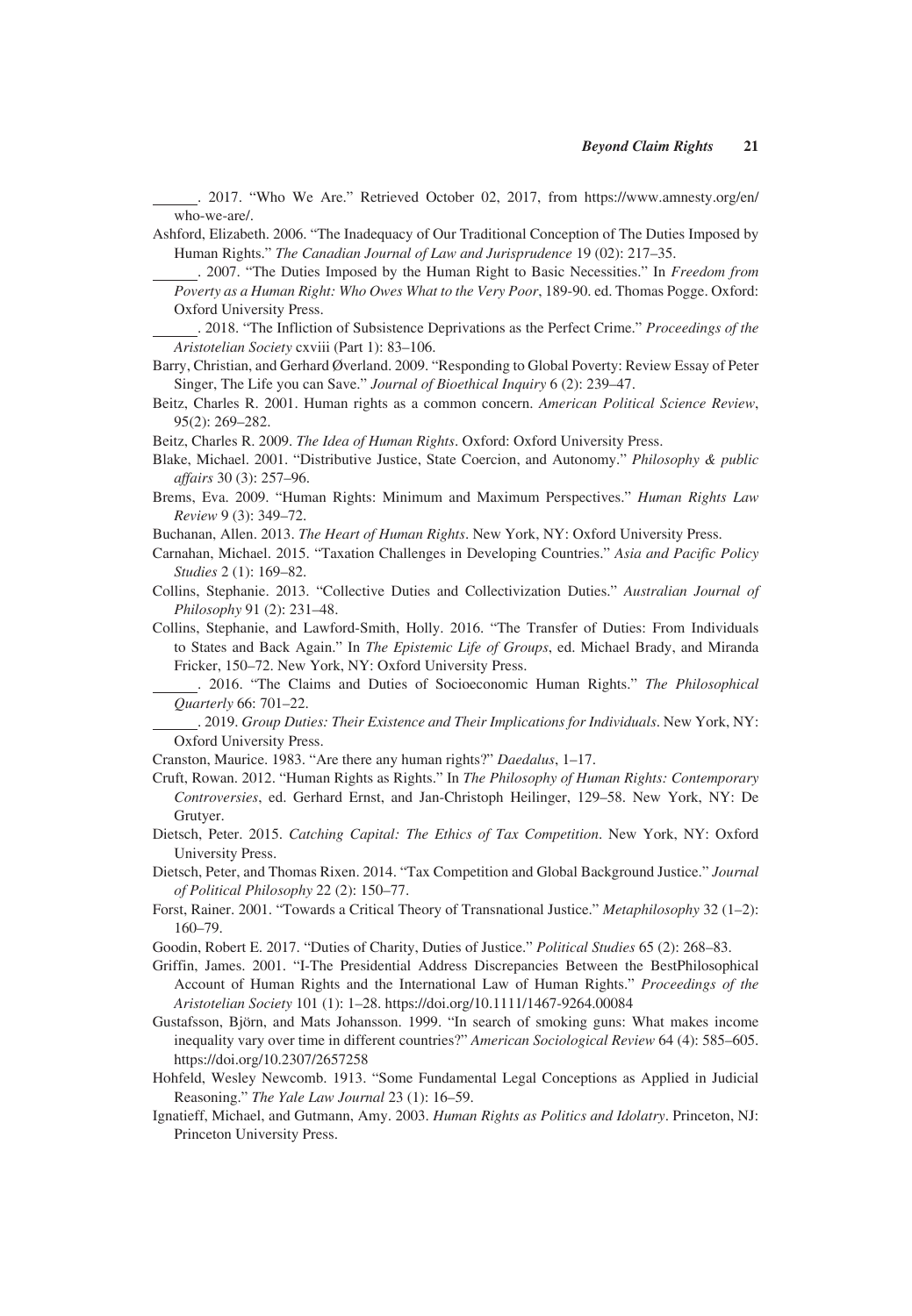Julius, A. J. 2003. "Basic Structure and the Value of Equality." *Philosophy & Public Affairs* 31 (4): 321–55.

Kant, Immanuel. 1996. *The Metaphysics of Morals*, ed. Mary Gregor. Cambridge: Cambridge University Press.

Laborde, Cécile, and Miriam Ronzoni. 2015. "What is a Free State? Republican Internationalism and Globalisation." *Political Studies* 64 (2): 279–96. <https://doi.org/10.1111/1467-9248.12190>

Meckled-Garcia, Saladin. 2009. "Do Transnational Economic Effects Violate Human Rights?" *Ethics & Global Politics* 2 (3): 259–76.<https://doi.org/10.3402/egp.v2i3.2066>

 . 2013. "Giving Up the Goods: Rethinking the Human Right to Subsistence, Institutional Justice, and Imperfect Duties." *Journal of Applied Philosophy* 30 (1): 73–87. [https://doi.](https://doi.org/10.1111/japp.12005) [org/10.1111/japp.12005](https://doi.org/10.1111/japp.12005)

Menkhaus, Ken. 2003. "State Collapse in Somalia: Second Thoughts." *Review of African Political Economy* 30 (97): 405–22.

 . 2007. "Governance without Government in Somalia: Spoilers, State Building, and the Politics of Coping." *International Security* 31 (3): 74–106. <https://doi.org/10.1162/isec.2007.31.3.74>

Miller, David. 2007. *National Responsibility and Global Justice*. Oxford: Oxford University Press.

Nagel, Thomas. 2005. "The Problem of Global Justice." *Philosophy & public affairs* 33 (2): 113–47.

Nickel, James W. 1993. "How Human Rights Generate Duties to Protect and Provide." *Human Rights Quarterly* 15 (1): 77.

Nickel, James. "Human Rights." In *The Stanford Encyclopedia of Philosophy (Summer 2019 Edition)*, ed. Edward N. Zalta. Retrieved from [https://plato.stanford.edu/archives/sum2019/entries/right](https://plato.stanford.edu/archives/sum2019/entries/rights-human) [s-human](https://plato.stanford.edu/archives/sum2019/entries/rights-human).

O'Neill, Onora. 1986. *Faces of Hunger: An Essay on Poverty, Justice, and Development*. Boston, MA: G. Allen & Unwin.

. 2005. "The Dark Side of Human Rights." *International Affairs* 81 (2): 427–39.

 . 2016. *Justice Across Boundaries: Whose Obligations?* Cambridge: Cambridge University Press.

Olsaretti, Serena (2009) IX—Responsibility and the Consequences of Choice. *Proceedings of the Aristotelian Society (Hardback)*, 109: 165–188. [https://doi.org/10.1111/j.1467-9264.2009.00263.x.](https://doi.org/10.1111/j.1467-9264.2009.00263.x)

Pogge, Thomas Winfried Menko. 1989. *Realizing Rawls*. Ithaca, NY: Cornell University Press.

Pogge, Thomas W. 1995. How should human rights be conceived. *JRE (Jahrbuch fur Recht und Ethik) 3*, 103.

Pogge, Thomas. 2000. "The International Significance of Human Rights." *The Journal of Ethics* 4: 1–2.

 . 2008. *World Poverty and Human Rights: Cosmopolitan Responsibilities and Reforms*. Cambridge: Polity Press.

. 2010. *Politics as Usual*. Cambridge: Polity Press.

Rawls, John. 1972. *A Theory of Justice*. Oxford: Clarendon Press.

 . 1999. *The Law of Peoples; with, the Idea of Public Reason Revisited*. Cambridge, MA: Harvard University Press.

Raz, Joseph. 1984. "On the Nature of Rights." *Mind* 93 (370): 194–214.

 . 2010. "Human Rights in the Emerging World Order." *Transnational Legal Theory* 1 (1): 31–47.

Reglitz, Merten. 2019. "A Kantian Argument Against World Poverty." *European Journal of Political Theory* 18 (4): 489–507.<https://doi.org/10.1177/1474885116662566>

Ronzoni, Miriam. 2009. "The Global Order: A Case of Background Justice." *Philosophy and Public Affairs* 37 (3):229–156.

Shue, Henry. 1988. "Mediating Duties." *Ethics* 98 (4): 687–704.

 . 1996. *Basic Rights: Subsistence, Affluence, and US Foreign Policy*. Princeton, NJ: Princeton University Press.

Tasioulas, John. 2012. "On the Nature of Human Rights." In *The Philosophy of Human Rights*, ed. Gehard Ernst, and Jan-Christoph Heilinger. Berlin: De Grutyer.